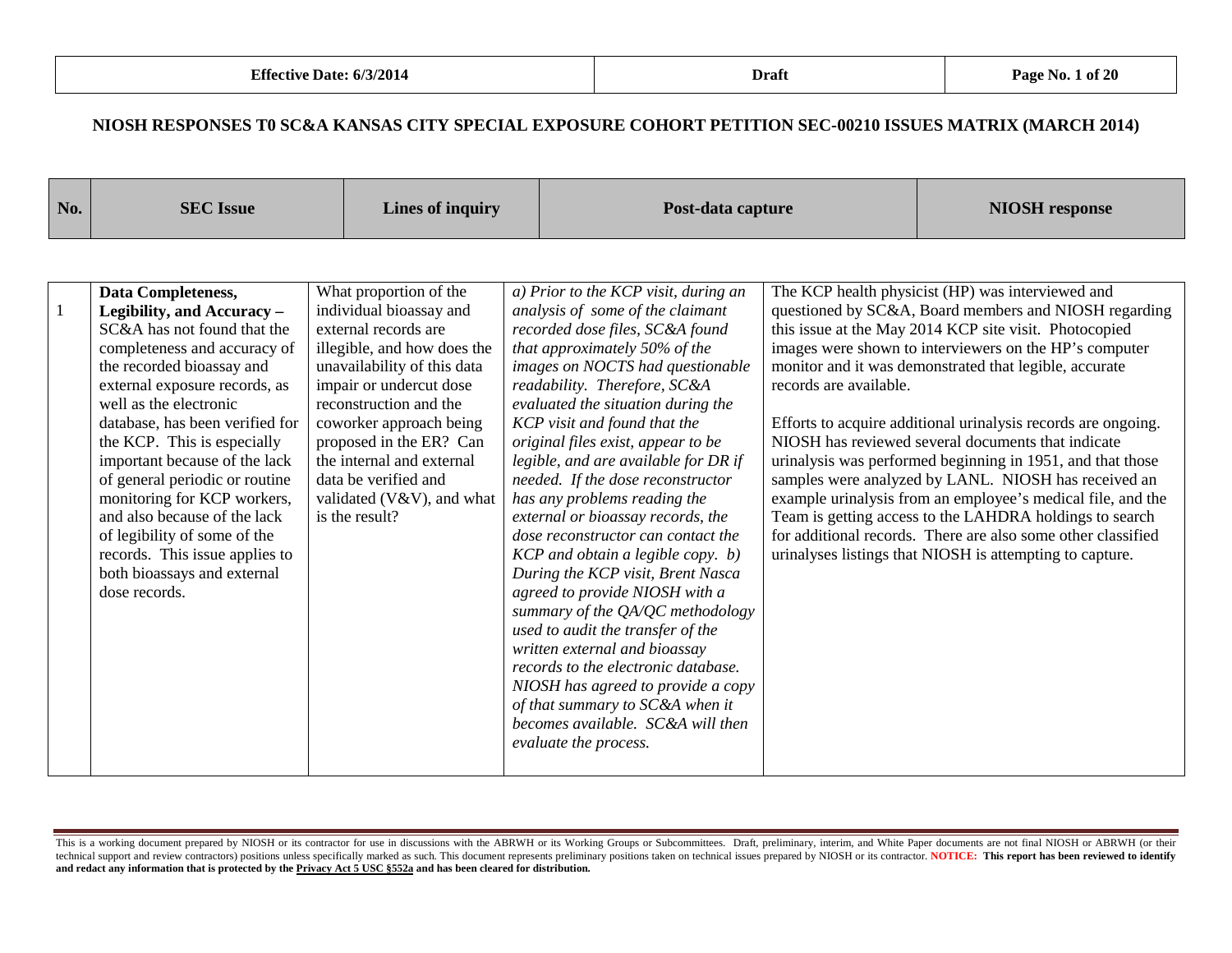| No.            | <b>SEC Issue</b>                                                                                                                                                                                                                                                                                                                                                                                                                                                                                                                                                                                                                                                                                                                          | Lines of inquiry                                                                                                                                                                                                                                                                                                                                                                                                                                                                                                                                                                                                                                                                                                                                                                                                                |                                                                                                                                                                                                                                                                                                                                                                                                                                                                                                                                                                                                                                                                                                                                                                                                                                                                                                                                                                                                                   | Post-data capture |                                                                                                                                                                                                                                                                                                                                                                                                                                                                                                                                                                                                                                                                         |
|----------------|-------------------------------------------------------------------------------------------------------------------------------------------------------------------------------------------------------------------------------------------------------------------------------------------------------------------------------------------------------------------------------------------------------------------------------------------------------------------------------------------------------------------------------------------------------------------------------------------------------------------------------------------------------------------------------------------------------------------------------------------|---------------------------------------------------------------------------------------------------------------------------------------------------------------------------------------------------------------------------------------------------------------------------------------------------------------------------------------------------------------------------------------------------------------------------------------------------------------------------------------------------------------------------------------------------------------------------------------------------------------------------------------------------------------------------------------------------------------------------------------------------------------------------------------------------------------------------------|-------------------------------------------------------------------------------------------------------------------------------------------------------------------------------------------------------------------------------------------------------------------------------------------------------------------------------------------------------------------------------------------------------------------------------------------------------------------------------------------------------------------------------------------------------------------------------------------------------------------------------------------------------------------------------------------------------------------------------------------------------------------------------------------------------------------------------------------------------------------------------------------------------------------------------------------------------------------------------------------------------------------|-------------------|-------------------------------------------------------------------------------------------------------------------------------------------------------------------------------------------------------------------------------------------------------------------------------------------------------------------------------------------------------------------------------------------------------------------------------------------------------------------------------------------------------------------------------------------------------------------------------------------------------------------------------------------------------------------------|
| $\overline{2}$ | <b>Worker Location, Job</b><br><b>Category, and Coworker</b><br>Model - Because of the<br>varied historic operations at<br>the KCP coupled with the lack<br>of specific worker locations<br>and job categories, the<br>application of coworker or<br>generalized technical basis<br>document derived doses could<br>result in incorrect dose<br>assignments. This could<br>involve a relatively large<br>number of workers because in<br>many cases there is a lack of<br>(or illegible) bioassay and/or<br>external dose records.<br>Therefore, the adequacy and<br>completeness of the available<br>data used for the coworker<br>model needs to be addressed,<br>along with it applicability to<br>different categories of<br>workers. | How definitive were the<br>KCP organization codes in<br>terms of distinguishing<br>what occupational groups<br>were exposed to uranium<br>and were given bioassays?<br>Is there an adequate means<br>to distinguish "machine"<br>operators" from "general<br>laborers," "clerical<br>workers," "supervisors,"<br>and other classes of<br>workers, for purposes of<br>assigning TBD-6000 based<br>scaling factors of 50% and<br>10%, respectively? Is<br>there sufficient basis for<br>delimiting natural uranium<br>fabrication to Depts. 3A<br>and 49X? What<br>proportion of the<br>individual bioassay and<br>external records are<br>illegible, and how does the<br>unavailability of this data<br>impair or undercut the<br>coworker approach being<br>proposed in the ER (i.e.,<br>job categories and work<br>locations)? | Based on 5/5-8/14 KCP interviews,<br>there were conflicting accounts of<br>how freely workers "on the plant<br>floor" were able to move from one<br>department to another. One<br>interviewee recollected moving from<br>job to job, while another disagreed,<br>noting that the union restricted such<br>movement. Based on past<br>interviews, the organizational codes<br>did not necessarily match the<br>assigned jobs, which could change<br>over time; however, the distinction<br>between operators, supervisors, and<br>administrative staff was seen as<br>clear. There appears to be a clear<br>delineation and access restriction<br>afforded the operating area<br>containing the natural and depleted<br>uranium work (Depts 20 and 26).<br>While some scanned records on the<br>SRDB are not legible, the original<br>records are readable. Further<br>review warranted to ascertain<br>whether worker location and job<br>category are sufficiently<br>distinguishable for coworker<br>modelling. |                   | This is primarily a TBD issue and NIOSH is planning a<br>revision to the TBD. The adequacy and completeness of the<br>available data is being addressed in issue 1 above.<br>Interviewees during the May 2014 visit indicated that historic<br>radiological operations were not that varied (e.g. five<br>separate operations), and that personnel movement<br>throughout the radiological facility was limited. A better<br>understanding of these classified operations is desirable;<br>however, NIOSH has not received any new information that<br>thus far appears to conflict with the bounding assumptions<br>documented in the SEC00210 Evaluation Report (ER). |

This is a working document prepared by NIOSH or its contractor for use in discussions with the ABRWH or its Working Groups or Subcommittees. Draft, preliminary, interim, and White Paper documents are not final NIOSH or ABR technical support and review contractors) positions unless specifically marked as such. This document represents preliminary positions taken on technical issues prepared by NIOSH or its contractor. NOTICE: This report has

**and redact any information that is protected by the Privacy Act 5 USC §552a and has been cleared for distribution.**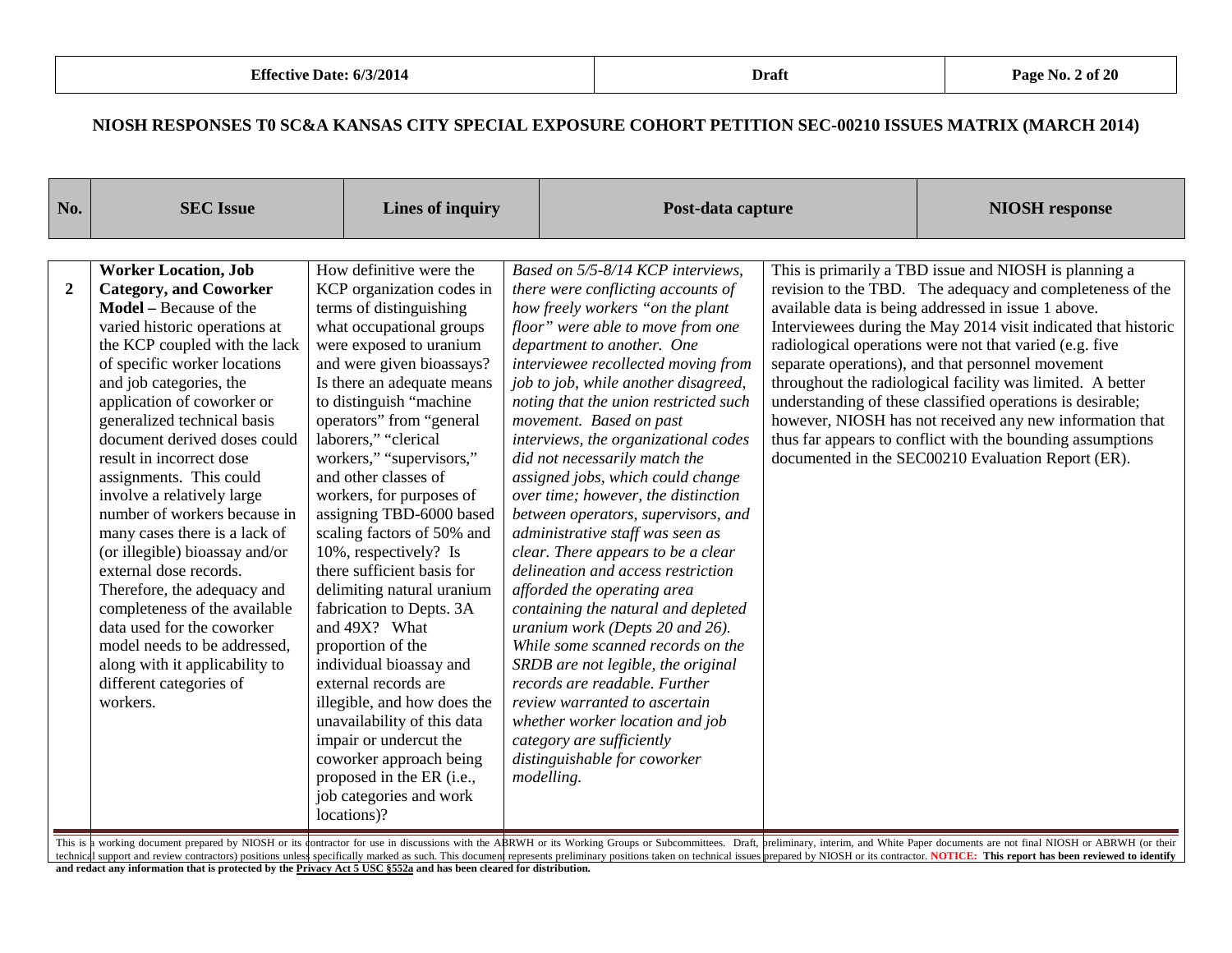| No. | <b>SEC</b> Issue                                                                                                                                                                                                                                                                                                                                                                                                                                                   |  | Lines of inquiry                                                                                                                                                                                                                                                                                                                                                                                                                                            |  | Post-data capture                                                                                                                                                                                                                                                                                                                                                                                                                                                        |               | <b>NIOSH</b> response                                                                                                                                                                                                                |
|-----|--------------------------------------------------------------------------------------------------------------------------------------------------------------------------------------------------------------------------------------------------------------------------------------------------------------------------------------------------------------------------------------------------------------------------------------------------------------------|--|-------------------------------------------------------------------------------------------------------------------------------------------------------------------------------------------------------------------------------------------------------------------------------------------------------------------------------------------------------------------------------------------------------------------------------------------------------------|--|--------------------------------------------------------------------------------------------------------------------------------------------------------------------------------------------------------------------------------------------------------------------------------------------------------------------------------------------------------------------------------------------------------------------------------------------------------------------------|---------------|--------------------------------------------------------------------------------------------------------------------------------------------------------------------------------------------------------------------------------------|
| 3   | <b>Chronic vs. Acute - Default</b><br>chronic pattern of intake used<br>in the uranium coworker<br>model, apparently being<br>applied to most KCP workers,<br>may not be applicable to a<br>large number of them.<br>SC&A's review of actual<br>claims reveals that workers<br>that have legible bioassay<br>records show patterns of<br>excretion rates that indicate<br>that the coworker model may<br>not be necessarily claimant<br>favorable for all workers. |  | For a given worker the<br>uranium in urine bioassays<br>show significant variations<br>in ugm/l results from year<br>to year, as well as month to<br>month; additionally, for a<br>given month, results varied<br>noticeably among workers.<br>Bioassay results for 1960<br>and 1961 show<br>significantly greater<br>uranium readings than for<br>the other years. These<br>bioassay patterns indicate a<br>non-negligible potential<br>for acute intakes. |  | The operational information<br>obtained during the KCP visit<br>indicates that there was the potential<br>for acute intakes, i.e., not all<br>operations were continuous steady-<br>state production processes.<br>Therefore, this issue remains open<br>as an internal dose reconstruction<br><i>issue that NIOSH should address.</i><br>Additionally, the cause of the<br>generally higher bioassay reading<br>for 1960-1961 warrants further<br><i>investigation.</i> | model issues. | This is primarily a TBD issue and NIOSH is planning a<br>revision to the TBD. The ER does not make use of the<br>TBD's coworker model. The TBD 6000 Working Group has<br>also generically addressed these chronic vs. acute coworker |

This is a working document prepared by NIOSH or its contractor for use in discussions with the ABRWH or its Working Groups or Subcommittees. Draft, preliminary, interim, and White Paper documents are not final NIOSH or ABR technical support and review contractors) positions unless specifically marked as such. This document represents preliminary positions taken on technical issues prepared by NIOSH or its contractor. NOTICE: This report has **and redact any information that is protected by the Privacy Act 5 USC §552a and has been cleared for distribution.**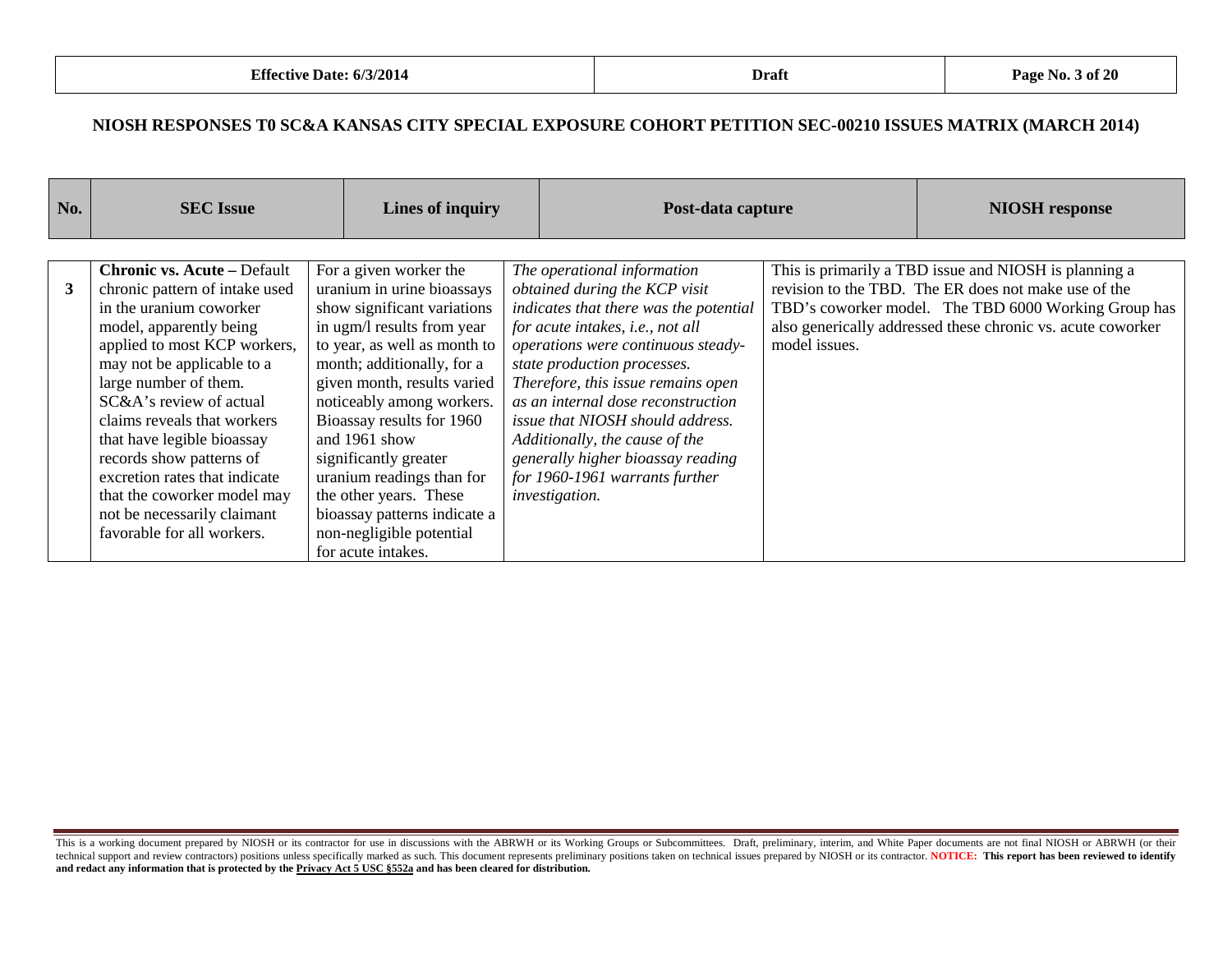| No. | <b>SEC</b> Issue                                                                                                                                                                                                                                                                                                                                                                                   | <b>Lines of inquiry</b>                                                                                                                       |        | Post-data capture                                                                                                                                                                                                                                                                                                                           | <b>NIOSH</b> response                                                                                                                                                                                                                                                                                                                                 |
|-----|----------------------------------------------------------------------------------------------------------------------------------------------------------------------------------------------------------------------------------------------------------------------------------------------------------------------------------------------------------------------------------------------------|-----------------------------------------------------------------------------------------------------------------------------------------------|--------|---------------------------------------------------------------------------------------------------------------------------------------------------------------------------------------------------------------------------------------------------------------------------------------------------------------------------------------------|-------------------------------------------------------------------------------------------------------------------------------------------------------------------------------------------------------------------------------------------------------------------------------------------------------------------------------------------------------|
| 4   | Super S Uranium - Type S,<br>high-fired uranium oxide<br>$(UO2)$ may have been handled<br>at KCP and needs to be<br>addressed in terms of :<br>1) source term and exposure<br>potential; and 2) how<br>solubility factors will be<br>addressed. [Note:<br>confirmation of<br>Type S uranium would not<br>confound dose estimation $-$<br>requires explicit<br>acknowledgement in site<br>profile). | Are there any other records<br>(besides SRDB $#14693$ ) to<br>verify incoming $UO2$<br>powder or other material<br>as having been high-fired? | group. | While it was likely that some of the<br>uranium handled at KCP was "high<br>fired," there is no clear evidence of<br>insolubility that would preclude dose<br>reconstruction with sufficient<br>accuracy. Previously addressed by<br>Board for Y-12 and INL; no dose<br>reconstruction concerns concluded.<br>Recommend closure by the work | NIOSH does not need to address a high-fired uranium oxide<br>source-term and exposure potential separately from other<br>KCP uranium work because, SC&A has previously agreed<br>with NIOSH that high-fired uranium oxide is adequately<br>bounded by the Type S solubility class (see, White Paper -<br>SC&A Review of LBNL Issue #3, dated 9/5/12). |

This is a working document prepared by NIOSH or its contractor for use in discussions with the ABRWH or its Working Groups or Subcommittees. Draft, preliminary, interim, and White Paper documents are not final NIOSH or ABR technical support and review contractors) positions unless specifically marked as such. This document represents preliminary positions taken on technical issues prepared by NIOSH or its contractor. NOTICE: This report has **and redact any information that is protected by the Privacy Act 5 USC §552a and has been cleared for distribution.**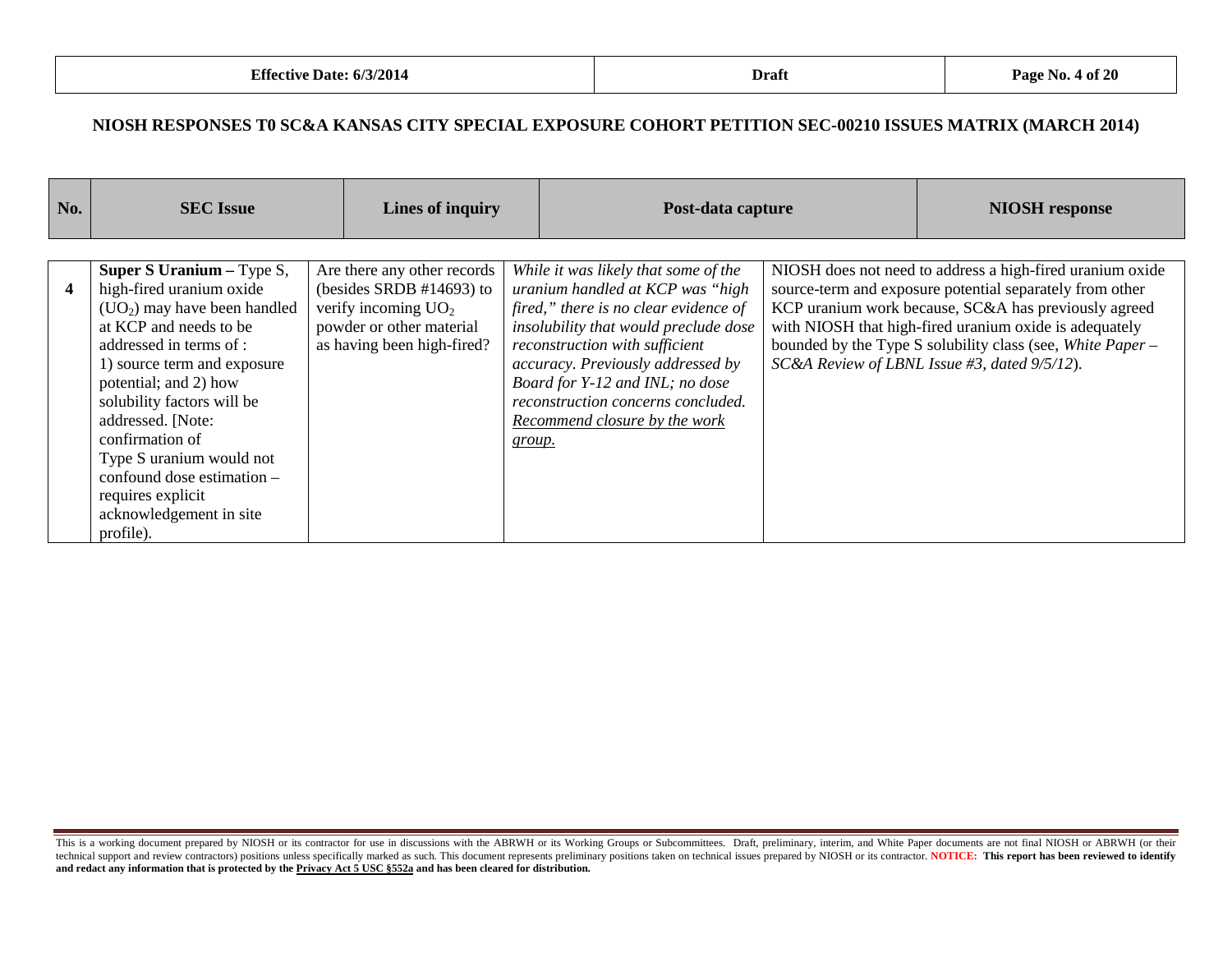| No. | <b>SEC Issue</b>                                                                                                                                                                                                                                                                                                                                                                                                                                                                                                                                                                                                                       |  | Lines of inquiry                                                                                                                                                                                             |        | Post-data capture                                                                                                                                                                                                                                                                                                                                                                          |              | <b>NIOSH</b> response                                                                                                                                                                                                                    |
|-----|----------------------------------------------------------------------------------------------------------------------------------------------------------------------------------------------------------------------------------------------------------------------------------------------------------------------------------------------------------------------------------------------------------------------------------------------------------------------------------------------------------------------------------------------------------------------------------------------------------------------------------------|--|--------------------------------------------------------------------------------------------------------------------------------------------------------------------------------------------------------------|--------|--------------------------------------------------------------------------------------------------------------------------------------------------------------------------------------------------------------------------------------------------------------------------------------------------------------------------------------------------------------------------------------------|--------------|------------------------------------------------------------------------------------------------------------------------------------------------------------------------------------------------------------------------------------------|
| 5   | Recycled Uranium - SC&A<br>is aware of the potential for<br>even DU to include recycled<br>uranium once Hanford<br>established its recycling<br>program in the early 1950s. A<br>cursory search of available<br>documents did not reveal<br>explicit mention of KCP as a<br>recipient, but the potential for<br>trace contaminants may exist.<br>Therefore, the potential for<br>exposure to radionuclides<br>from recycled uranium at the<br>KCP needs to be addressed.<br>[Note: confirmation of<br>recycled uranium by itself<br>would not confound dose<br>$estimation - issue is explicit$<br>acknowledgement as source<br>term). |  | Are there any records of<br>recycled uranium or<br>depleted uranium being<br>received at KCP? Any<br>analysis of U or DU<br>showing elevated Pu or<br>other trace radionuclides<br>(e.g., Np-237 and Tc-99)? | group. | It is the standing position of NIOSH<br>to assume the presence of recycled<br>uranium beginning in the mid-1950s<br>and to account for it in dose<br>reconstruction. TBD 6000, for<br>example, addresses recycled<br>uranium in its model calculations.<br>NIOSH will assume recycled<br>uranium was present at KCP and<br>dose reconstruct, accordingly.<br>Recommend closure by the work | to TBD 6000. | TBD-6000 Section 2.3 identifies 1952 as the start of RU<br>availability. The bounding methodology used during<br>uranium work after 1952 includes the exposure contribution<br>from RU nuclides. This was implied by reference in the ER |

This is a working document prepared by NIOSH or its contractor for use in discussions with the ABRWH or its Working Groups or Subcommittees. Draft, preliminary, interim, and White Paper documents are not final NIOSH or ABR technical support and review contractors) positions unless specifically marked as such. This document represents preliminary positions taken on technical issues prepared by NIOSH or its contractor. NOTICE: This report has **and redact any information that is protected by the Privacy Act 5 USC §552a and has been cleared for distribution.**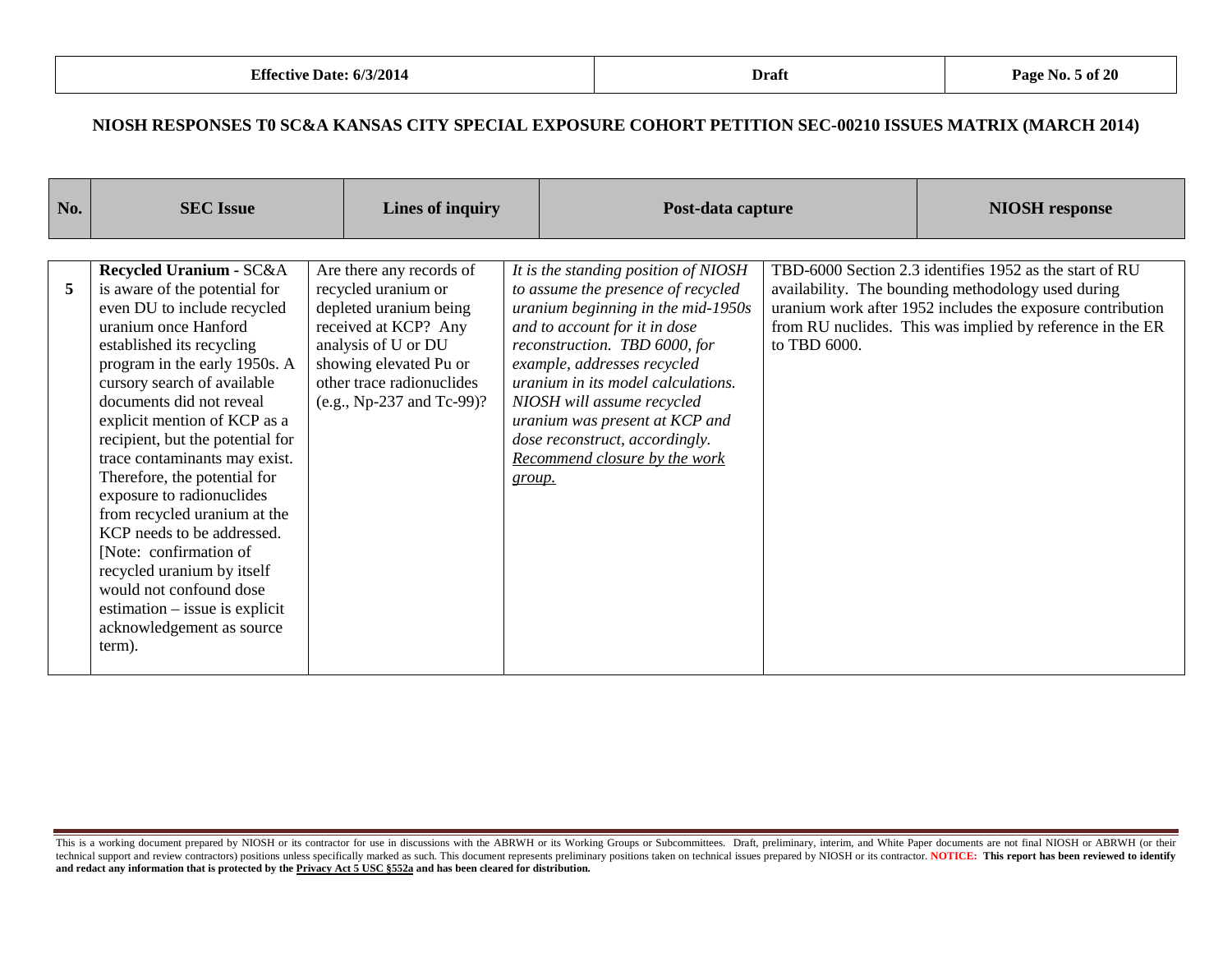| <b>No.</b> | <b>SEC</b> Issue                                                                                                                                                                                                                                       |  | Lines of inquiry                                                                                                                                                                                                                                                                                                                                                                                                                                                                                   |  | Post-data capture                                                                                                                                                                                                                                                                                                                                                                                                                   |                 | <b>NIOSH</b> response                                                                                                                                                                                                                                                                              |
|------------|--------------------------------------------------------------------------------------------------------------------------------------------------------------------------------------------------------------------------------------------------------|--|----------------------------------------------------------------------------------------------------------------------------------------------------------------------------------------------------------------------------------------------------------------------------------------------------------------------------------------------------------------------------------------------------------------------------------------------------------------------------------------------------|--|-------------------------------------------------------------------------------------------------------------------------------------------------------------------------------------------------------------------------------------------------------------------------------------------------------------------------------------------------------------------------------------------------------------------------------------|-----------------|----------------------------------------------------------------------------------------------------------------------------------------------------------------------------------------------------------------------------------------------------------------------------------------------------|
|            |                                                                                                                                                                                                                                                        |  |                                                                                                                                                                                                                                                                                                                                                                                                                                                                                                    |  |                                                                                                                                                                                                                                                                                                                                                                                                                                     |                 |                                                                                                                                                                                                                                                                                                    |
| 6          | DU After 1971 and During<br>and After 1997 - The nature<br>and extent of work with<br>depleted uranium after 1971<br>and again during and after<br>1997, as well as any intakes<br>that may have resulted,<br>remains to be adequately<br>established. |  | A search of classified<br>records is waranted: What<br>were nature and<br>radiological hazard<br>(exposure potential) and<br>controls related to DU<br>work? Where was work<br>performed and who was<br>potentially exposed? How<br>were workers monitored<br>and what was the exposure<br>history? What was<br>incident history and how<br>were they handled, and by<br>whom? What was<br>contamination control<br>experience? What was<br>difference in above, for<br>1958-1972, vs. after 1997? |  | An interview conducted during 5/5-<br>8/14 KCP visit, indicates that<br>uranium machining equipment<br>remained in place and was not<br>D&D'd until 1975. Depleted<br>uranium "ballast" parts were used<br>in the KCP telemetry program in the<br>1980s (and possibly beyond) and<br>show up in KCP waste inventory;<br>not clear if they were fabricated<br>onsite. Further review of "ballast"<br>source term activity warranted. | for evaluation. | NIOSH requests that SC&A be more specific as to the DU<br>work information missing from the ER after 1971 to the end<br>of the evaluated period (12/31/93). NIOSH is not aware of<br>any DU work that is not bounded by the methods<br>documented in the ER. The period after 1993 did not qualify |

This is a working document prepared by NIOSH or its contractor for use in discussions with the ABRWH or its Working Groups or Subcommittees. Draft, preliminary, interim, and White Paper documents are not final NIOSH or ABR technical support and review contractors) positions unless specifically marked as such. This document represents preliminary positions taken on technical issues prepared by NIOSH or its contractor. NOTICE: This report has **and redact any information that is protected by the Privacy Act 5 USC §552a and has been cleared for distribution.**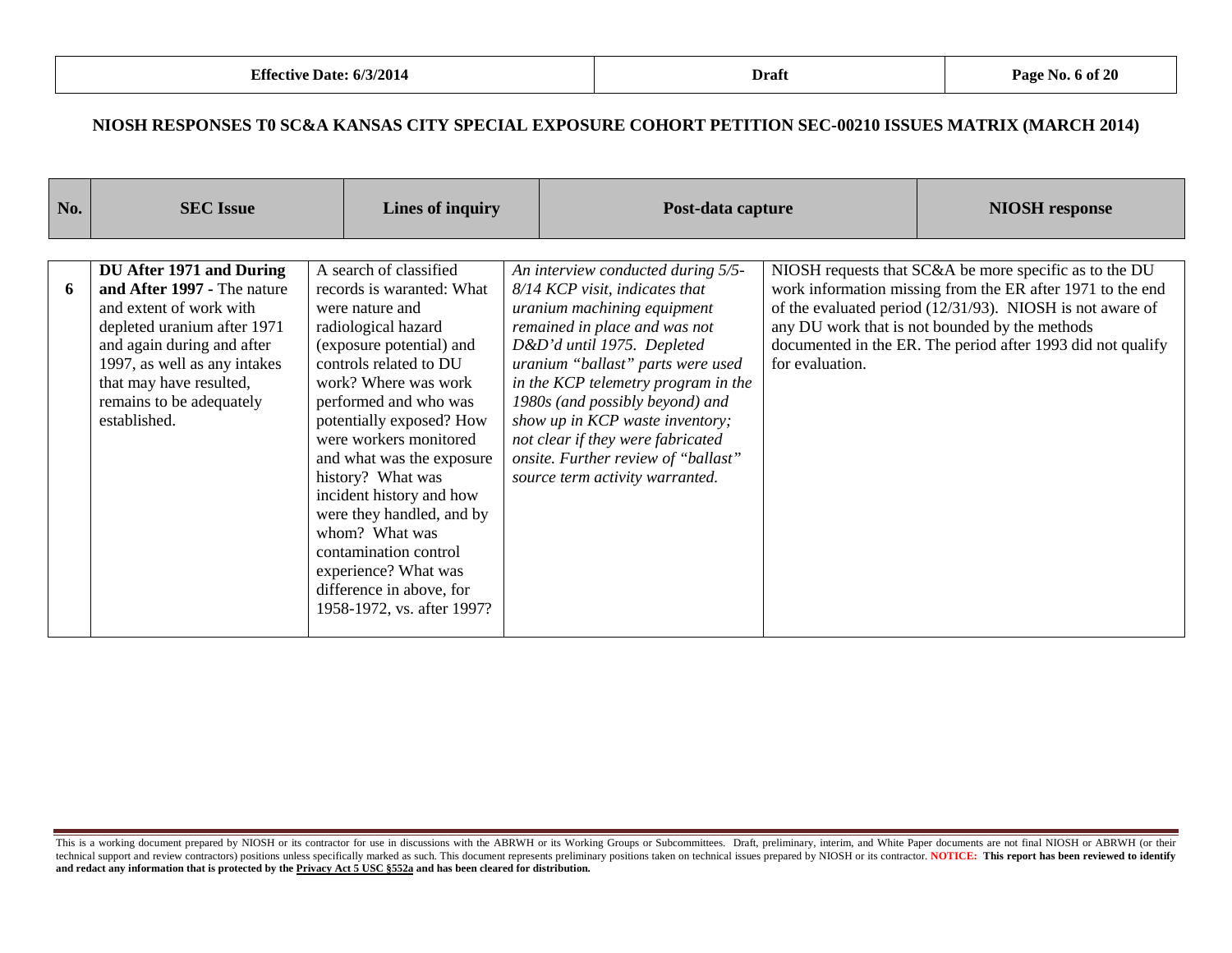| No. | <b>SEC</b> Issue                                                                                                                                                                                                                                                                                                                                                                                                                     | Lines of inquiry                                                                                                                                                                                                                                                                                                                                                                                                              | Post-data capture                                                                                                                                                                                                                                                                                                                                                                                                                                                                                            | <b>NIOSH</b> response                                                                                                                                                                                                                                                                                                                                                                                                                                                                                                     |
|-----|--------------------------------------------------------------------------------------------------------------------------------------------------------------------------------------------------------------------------------------------------------------------------------------------------------------------------------------------------------------------------------------------------------------------------------------|-------------------------------------------------------------------------------------------------------------------------------------------------------------------------------------------------------------------------------------------------------------------------------------------------------------------------------------------------------------------------------------------------------------------------------|--------------------------------------------------------------------------------------------------------------------------------------------------------------------------------------------------------------------------------------------------------------------------------------------------------------------------------------------------------------------------------------------------------------------------------------------------------------------------------------------------------------|---------------------------------------------------------------------------------------------------------------------------------------------------------------------------------------------------------------------------------------------------------------------------------------------------------------------------------------------------------------------------------------------------------------------------------------------------------------------------------------------------------------------------|
|     | <b>Radioactive Waste - Further</b><br>evaluation is warranted in<br>regard to the processes and<br>isotopes contributing to liquid<br>radioactive waste shipments<br>from the Kansas City Plant,<br>the time period during which<br>these activities and shipments<br>occurred, and the potential for<br>unmonitored internal<br>exposures from spills, leaks,<br>cleanup, and routine<br>handling/storage of<br>contaminated drums. | Any incidents involving<br>radwaste spills, leaks, or<br>contamination? How were<br>radwaste handled,<br>controlled, and shipped to<br>and from KCP? Who<br>handled radwaste and how<br>were they monitored; what<br>was the exposure history at<br>KCP? What was the<br>composition of the waste<br>handled and what was the<br>exposure potential to<br>workers? How much<br>radwaste was handled and<br>on what frequency? | Several KCP interviews on 5/5-8/14<br>indicated that DU and MgTh<br>turnings were collected in small<br>barrels with oil, and staged in a<br>"dump room" for disposition.<br>Interviewees did not recall instances<br>of leakage or contamination from<br>these drums or from the waste<br>disposal process, itself. However,<br>LANL documentation indicates<br>instances of leakage upon receipt.<br>Further review is warranted, with a<br>particular focus on whether leakage<br>was limited to uranium. | NIOSH has reviewed liquid radioactive waste shipment<br>records (e.g. SRDB 123835). More records [Solid Waste<br>Information Management System (SWIMS)] have also been<br>requested (SWIMS example SRDB 123881). NIOSH is not<br>aware of any processes or unmonitored internal exposures<br>from spills, leaks, cleanup and routine handling/storage of<br>contaminated drums that are inadequately bounded with the<br>methodologies described in the ER utilizing models<br>developed with approved TIBs and TBD 6000. |

This is a working document prepared by NIOSH or its contractor for use in discussions with the ABRWH or its Working Groups or Subcommittees. Draft, preliminary, interim, and White Paper documents are not final NIOSH or ABR technical support and review contractors) positions unless specifically marked as such. This document represents preliminary positions taken on technical issues prepared by NIOSH or its contractor. NOTICE: This report has **and redact any information that is protected by the Privacy Act 5 USC §552a and has been cleared for distribution.**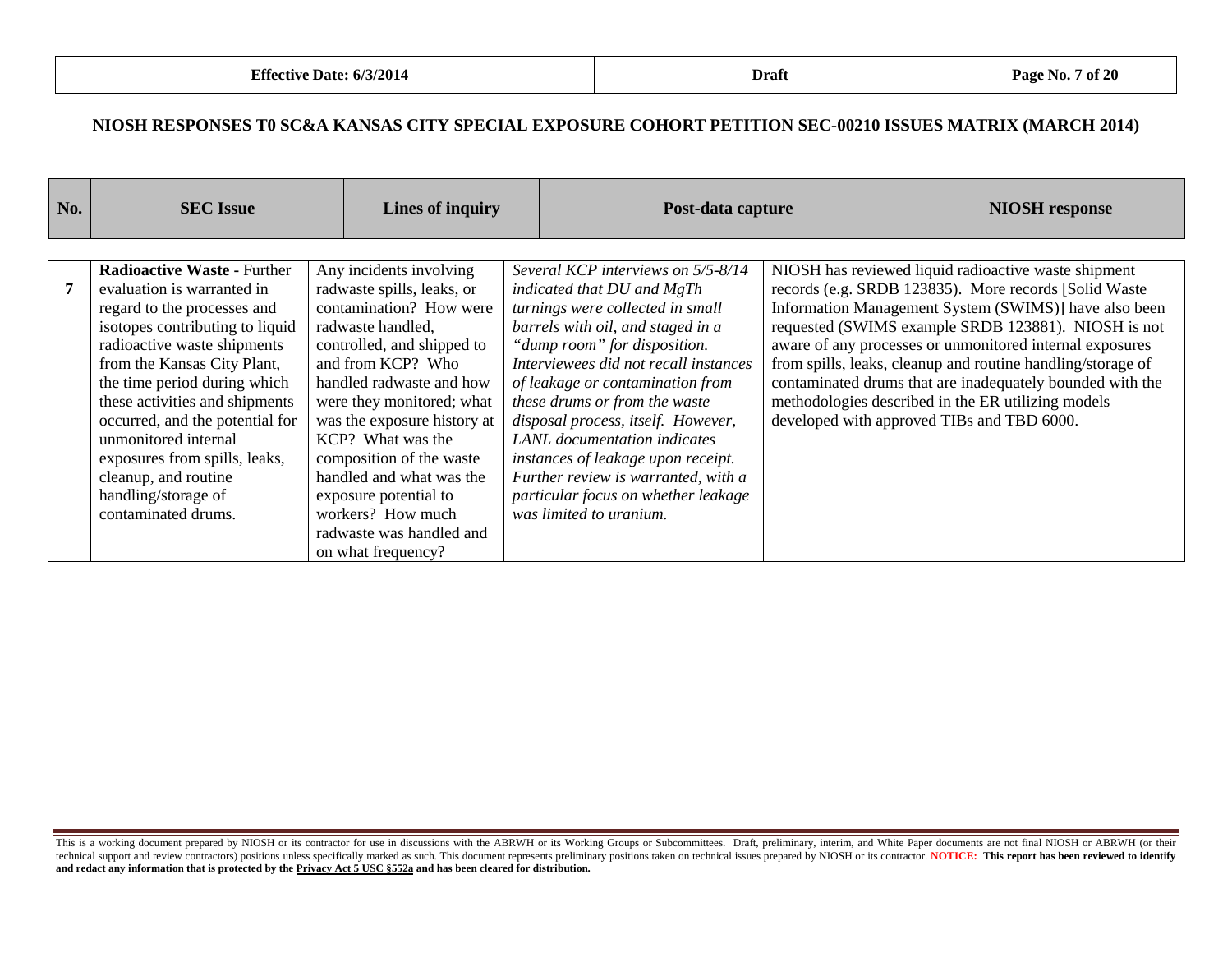| No. | <b>SEC Issue</b>                                                                                                                                                                                                                                                                                                            |  | <b>Lines of inquiry</b>                                                                                                                                  |  | Post-data capture                                                                                                                                                                                                                                                                                                                                                                                                                                                                             |             | <b>NIOSH</b> response                                                                                                                                                                                                                                                                                                                                                                                                                                                                                                                                                                                                                                                                                                                                                                                                                                                                                                                                                                                                                                                                                                                                                                                                                                                                                                                                                                                                                                                                |
|-----|-----------------------------------------------------------------------------------------------------------------------------------------------------------------------------------------------------------------------------------------------------------------------------------------------------------------------------|--|----------------------------------------------------------------------------------------------------------------------------------------------------------|--|-----------------------------------------------------------------------------------------------------------------------------------------------------------------------------------------------------------------------------------------------------------------------------------------------------------------------------------------------------------------------------------------------------------------------------------------------------------------------------------------------|-------------|--------------------------------------------------------------------------------------------------------------------------------------------------------------------------------------------------------------------------------------------------------------------------------------------------------------------------------------------------------------------------------------------------------------------------------------------------------------------------------------------------------------------------------------------------------------------------------------------------------------------------------------------------------------------------------------------------------------------------------------------------------------------------------------------------------------------------------------------------------------------------------------------------------------------------------------------------------------------------------------------------------------------------------------------------------------------------------------------------------------------------------------------------------------------------------------------------------------------------------------------------------------------------------------------------------------------------------------------------------------------------------------------------------------------------------------------------------------------------------------|
| 8   | <b>Metal Tritides - It needs to</b><br>be established the degree to<br>which metal tritides were<br>present and how doses would<br>be reconstructed to account<br>for this potential source of<br>exposure, with particular<br>attention to any incidents that<br>may have occurred (i.e., only<br>one isolated incident?). |  | What metal tritides were<br>handled at KCP? How<br>were they handled, where<br>were they handled, and<br>what was the exposure<br>potential for workers? |  | KCP interview of 5/5-8/14 indicates<br>that several types of metal tritides<br>were likely handled at KCP in<br>sealed components. Historically,<br>there appears to be only one<br>instance where a component leaked,<br>resulting in tritium contamination<br>involving erbium tritide in 1987, but<br>with no evidence of intake. Further<br>review is warranted of incident<br>records to confirm no evidence of<br>contamination involving tritium and<br>tritide containing components. | operations. | Interviews conducted during the May 2014 site visit<br>confirmed that the presence of metal tritides at KCP were<br>solely related to contaminated parts being returned without<br>adequate decontamination. A second occurrence of metal<br>tritide contamination at KCP was described by an<br>interviewee, and records of that occurrence will be reviewed<br>by NIOSH.NIOSH has been made aware of "Weekly<br>Activity" documents obtained during the May 2014 visit that<br>indicate KCP performed an operation where tritium water<br>was transferred from one-gallon polyethylene bottles to 4-<br>ounce bottles. These documents indicate that KCP obtained<br>procedures from Sandia to perform urinalysis and that KCP<br>was "set-up" to handle tritium water (equipment operating<br>satisfactorily and calibrated) before they received the first (8)<br>gallon shipment in August 1964. This water was received<br>from Sandia and certified at 226 $\mu$ Ci/l. There are also<br>indications within these reports that KCP ordered (7)<br>additional gallons of of tritium water in December of 1964.<br>NIOSH also recently reviewed a document (SRDB 128438<br>pdf 3) that seems to indicate KCP handled or prepared a<br>tritiated phosphor within an exhaust hood, utilizing safe<br>handling precautions. This document indicates this work<br>occurred prior to October 1968. NIOSH will continue to<br>request and review documents that address KCP's tritium |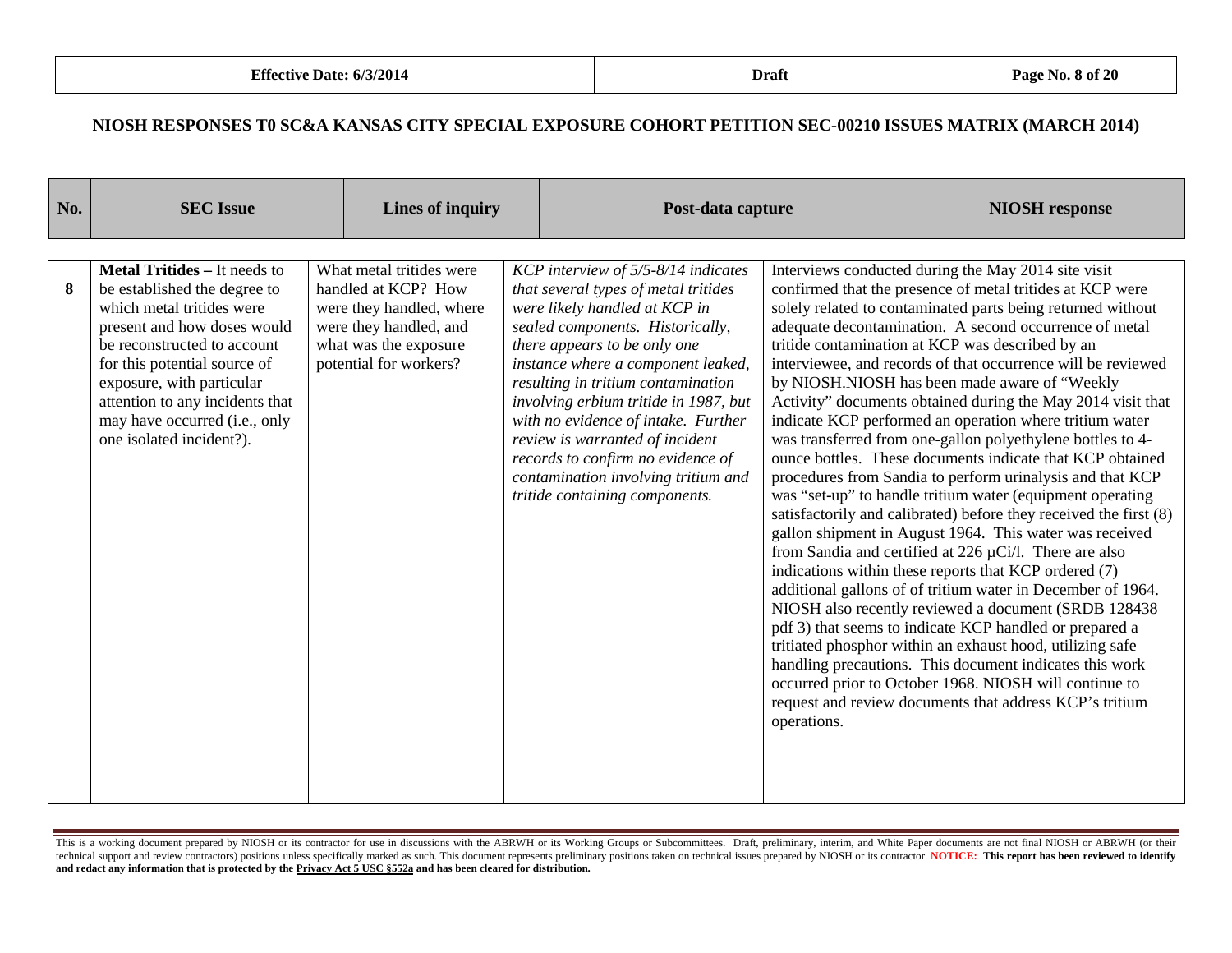| No. | <b>SEC Issue</b>                                                                                                                                                                              | Lines of inquiry                                                                                                                                                                                                                                    | Post-data capture                                                                                                                                                                                                            |  | <b>NIOSH</b> response                                                                                                                                                                 |
|-----|-----------------------------------------------------------------------------------------------------------------------------------------------------------------------------------------------|-----------------------------------------------------------------------------------------------------------------------------------------------------------------------------------------------------------------------------------------------------|------------------------------------------------------------------------------------------------------------------------------------------------------------------------------------------------------------------------------|--|---------------------------------------------------------------------------------------------------------------------------------------------------------------------------------------|
| 9   | <b>External Coworker Dose -</b><br>Legibility, accuracy, and<br>completeness of the databases<br>(original and electronic) for<br>use in developing a coworker<br>external dose model has not | a) The dose/intake tables<br>in the KCP TBD were<br>derived using the data<br>from the KCP plant<br>electronic database, which<br>was sent to NIOSH on a                                                                                            | a) See Issue #1 above concerning<br>QA/QC of transferred data.<br>b) To date, neither NIOSH nor<br>SC&A has found the reason for all                                                                                         |  | The legibility of monitoring records was verified during the<br>May 2014 site visit and NIOSH is satisfied that there are<br>methods available to obtain reliable monitoring results. |
|     | been verified. Preliminary<br>review indicates the lack of<br>legibility and raises questions<br>concerning the completeness<br>of the external dose records                                  | flash drive with the PII<br>[redacted] (SRBD<br>$#14707$ ).<br>b) The external dose<br>records for 1969 are all<br>zero, which is unusual<br>since the adjacent years<br>show positive readings.<br>However, SRBD #14707<br>shows that there [fewer | the recorded external doses for 1969<br>being zero. During the KCP visit,<br>Brent Nasca agreed to try to<br>determine the cause of the records<br>for 1969 being all zero. Brent will<br>contact SC&A if he finds anything. |  |                                                                                                                                                                                       |
|     |                                                                                                                                                                                               | than 9] bioassayed in 1969,<br>with results being very<br>low; this may indicate that<br>there was very low<br>exposure potential during<br>1969.                                                                                                   |                                                                                                                                                                                                                              |  |                                                                                                                                                                                       |

This is a working document prepared by NIOSH or its contractor for use in discussions with the ABRWH or its Working Groups or Subcommittees. Draft, preliminary, interim, and White Paper documents are not final NIOSH or ABR technical support and review contractors) positions unless specifically marked as such. This document represents preliminary positions taken on technical issues prepared by NIOSH or its contractor. NOTICE: This report has **and redact any information that is protected by the Privacy Act 5 USC §552a and has been cleared for distribution.**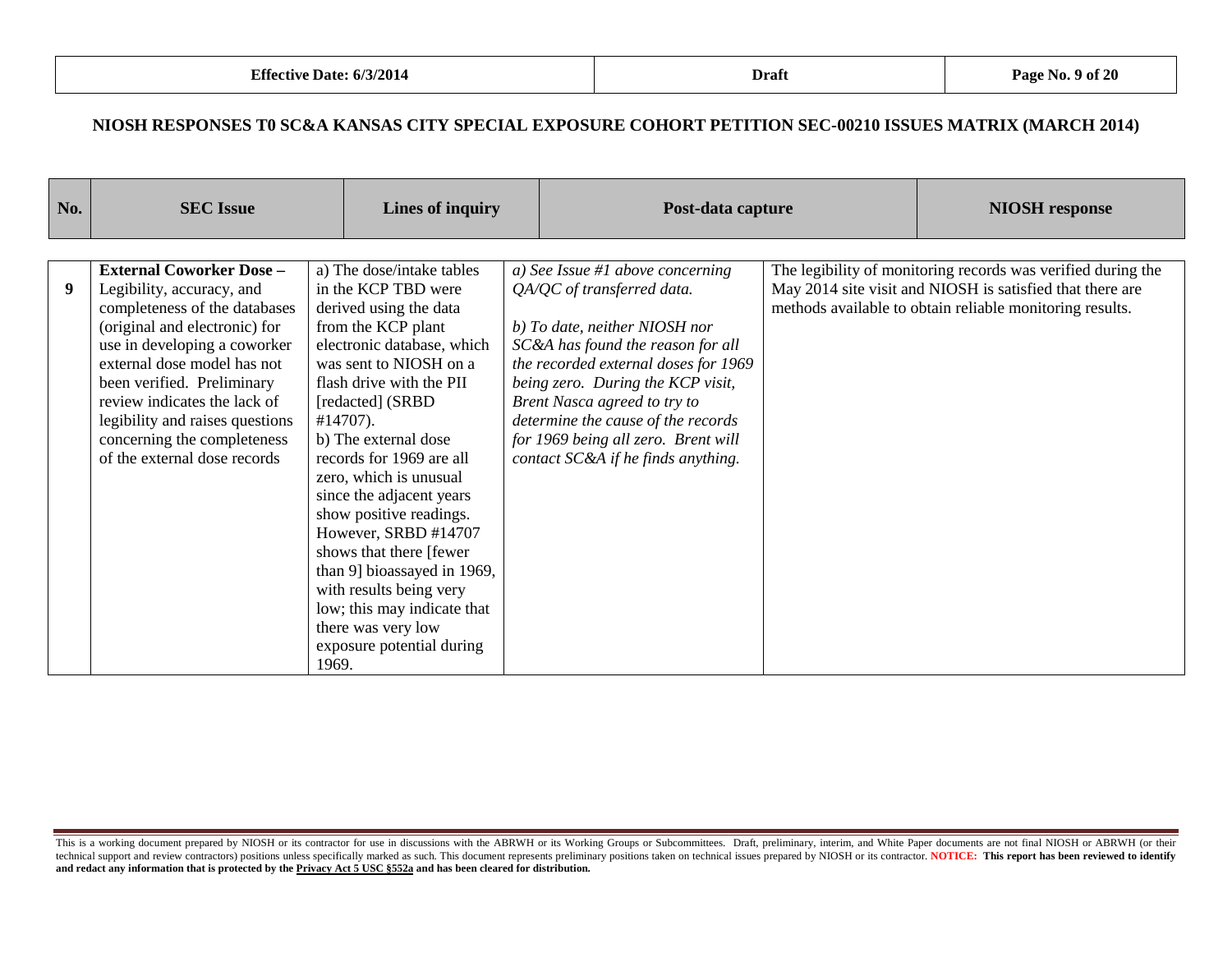| No. | <b>SEC Issue</b>                                                                                                                                                                                                                                                                                   |      | Lines of inquiry                                                                                                                                                                                                                                                                                       | Post-data capture                                                                                                                                                                                                                                                                                                                                                                                                                                                                                                                                                                                               |                        | <b>NIOSH</b> response                                                                                                                                                                                                                                                                                                                                                                                                                |
|-----|----------------------------------------------------------------------------------------------------------------------------------------------------------------------------------------------------------------------------------------------------------------------------------------------------|------|--------------------------------------------------------------------------------------------------------------------------------------------------------------------------------------------------------------------------------------------------------------------------------------------------------|-----------------------------------------------------------------------------------------------------------------------------------------------------------------------------------------------------------------------------------------------------------------------------------------------------------------------------------------------------------------------------------------------------------------------------------------------------------------------------------------------------------------------------------------------------------------------------------------------------------------|------------------------|--------------------------------------------------------------------------------------------------------------------------------------------------------------------------------------------------------------------------------------------------------------------------------------------------------------------------------------------------------------------------------------------------------------------------------------|
| 10  | <b>Non-penetrating Dose - It</b><br>appears that there are periods<br>(especially 1950-1963) where<br>the details of non-penetrating<br>exposure, dose, and records<br>are lacking, making it difficult<br>to evaluate non-penetrating<br>doses to workers and for<br>developing a coworker model. | DR). | The proper dosimetry<br>calibration, measurement,<br>and recording of non-<br>penetrating dose, as well as<br>how it will be used during<br>DR, are especially<br>important for skin cancer<br>evaluation (which<br>constitutes a significant<br>fraction of the claimants'<br>cancers analyzed during | SC&A's research of KCP claims<br>files indicate that before 1964, there<br>was a column labeled "RADS" that<br>may have been used for recording of<br>the beta dose. However, this has not<br>been addressed in the ER or site<br>profile documents. The relationship<br>between recorded RADS.<br>ROENTGENS, REM, and BETA<br>RAD, as recorded at the KCP, needs<br>to be defined, and how these<br>quantities will be applied during DR<br>( <i>i.e.</i> , how will the non-penetrating<br>dose be calculated from the<br>recorded data) to determine if<br>appropriate data was recorded for<br>DR purposes. | class with their data. | The ER provides a method to place an upper bound on non-<br>penetrating doses with sufficient accuracy. NIOSH is aware<br>of the dosimetry used from 1950 to 1963, and that KCP<br>records show 5000 entries for non-penetrating doses during<br>this time. NIOSH is satisfied that the maximally exposed<br>work group and work scenario are represented with the<br>available data, and can bound doses to others in the evaluated |

This is a working document prepared by NIOSH or its contractor for use in discussions with the ABRWH or its Working Groups or Subcommittees. Draft, preliminary, interim, and White Paper documents are not final NIOSH or ABR technical support and review contractors) positions unless specifically marked as such. This document represents preliminary positions taken on technical issues prepared by NIOSH or its contractor. NOTICE: This report has **and redact any information that is protected by the Privacy Act 5 USC §552a and has been cleared for distribution.**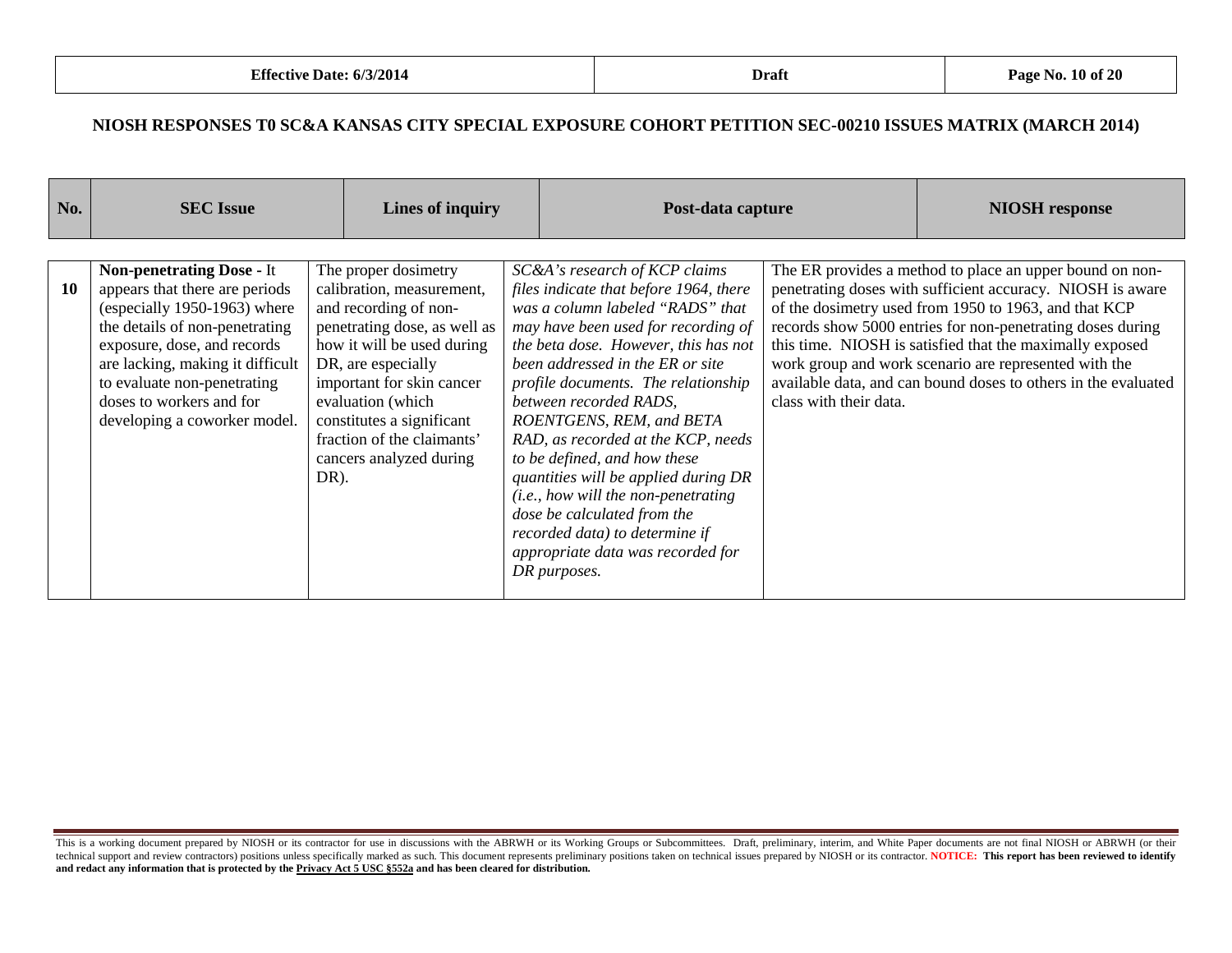| No. | <b>SEC</b> Issue                                                                                                                                                                                                                                 | Lines of inquiry                                                                                                                                                                                                                                                                                                                                                                                                                                                                                                                                                                                                                                                 |                                                                                                               | Post-data capture                              |                                                                                                                                                                                                                                                                                                                                                                                                                                                                                                                                                                                                                                                                                                                                                                                                                                 |  |
|-----|--------------------------------------------------------------------------------------------------------------------------------------------------------------------------------------------------------------------------------------------------|------------------------------------------------------------------------------------------------------------------------------------------------------------------------------------------------------------------------------------------------------------------------------------------------------------------------------------------------------------------------------------------------------------------------------------------------------------------------------------------------------------------------------------------------------------------------------------------------------------------------------------------------------------------|---------------------------------------------------------------------------------------------------------------|------------------------------------------------|---------------------------------------------------------------------------------------------------------------------------------------------------------------------------------------------------------------------------------------------------------------------------------------------------------------------------------------------------------------------------------------------------------------------------------------------------------------------------------------------------------------------------------------------------------------------------------------------------------------------------------------------------------------------------------------------------------------------------------------------------------------------------------------------------------------------------------|--|
|     |                                                                                                                                                                                                                                                  |                                                                                                                                                                                                                                                                                                                                                                                                                                                                                                                                                                                                                                                                  |                                                                                                               |                                                |                                                                                                                                                                                                                                                                                                                                                                                                                                                                                                                                                                                                                                                                                                                                                                                                                                 |  |
| 11  | $N/P$ issues – The KCP<br>neutron-to-Photon (n/p) ratios<br>as recommended by NIOSH<br>are not technically correct and<br>require additional<br>investigation in order to<br>develop a technically-sound<br>approach for dose<br>reconstruction. | A few recorded positive<br>neutron doses with<br>accompanying zero photon<br>doses were used by<br>NIOSH to derive an $n/p$<br>value of 1.0. However, the<br>value of n/p in this case<br>would be $n/0.000 =$<br>undefined. A zero photon<br>dose with a small positive<br>neutron dose indicates that<br>the dosimetry system did<br>not register the photon<br>dose, because every<br>neutron field is<br>accompanied by a photon<br>field from neutron-gamma<br>capture reactions in the<br>surrounding materials.<br>Although the<br>recommended n/p value of<br>1.0 may be claimant<br>favorable, it is not based<br>on a scientifically valid<br>dataset. | NIOSH's proposed method is not<br>technically correct. This is still an<br>issue that NIOSH needs to address. | n/p ratio for the earlier era should be valid. | Based on OTIB-024 the n/p ratio for alpha reaction in<br>uranium and thorium would result in $n/p$ ratios less than one,<br>therefore the ratio stated in the ER is bounding.<br>The KCP Site Profile advises the use of an n/p ratio approach<br>rather than the use of NTA film with a correction factor for<br>neutron dose assignment. The data used to recommend the<br>n/p ratio of one are from the post-NTA film era as noted in<br>Section 6.4.3 of the Site Profile. The occurrence of positive<br>neutron dose during the post-NTA era is very rare indicating<br>a low potential for neutron exposure. It is also noted (from<br>Table 4 in the Site Profile) that the same neutron sources<br>were operational during the NTA and post-NTA dosimetry<br>eras; therefore, using the modern data set to recommend an |  |

This is a working document prepared by NIOSH or its contractor for use in discussions with the ABRWH or its Working Groups or Subcommittees. Draft, preliminary, interim, and White Paper documents are not final NIOSH or ABR technical support and review contractors) positions unless specifically marked as such. This document represents preliminary positions taken on technical issues prepared by NIOSH or its contractor. NOTICE: This report has **and redact any information that is protected by the Privacy Act 5 USC §552a and has been cleared for distribution.**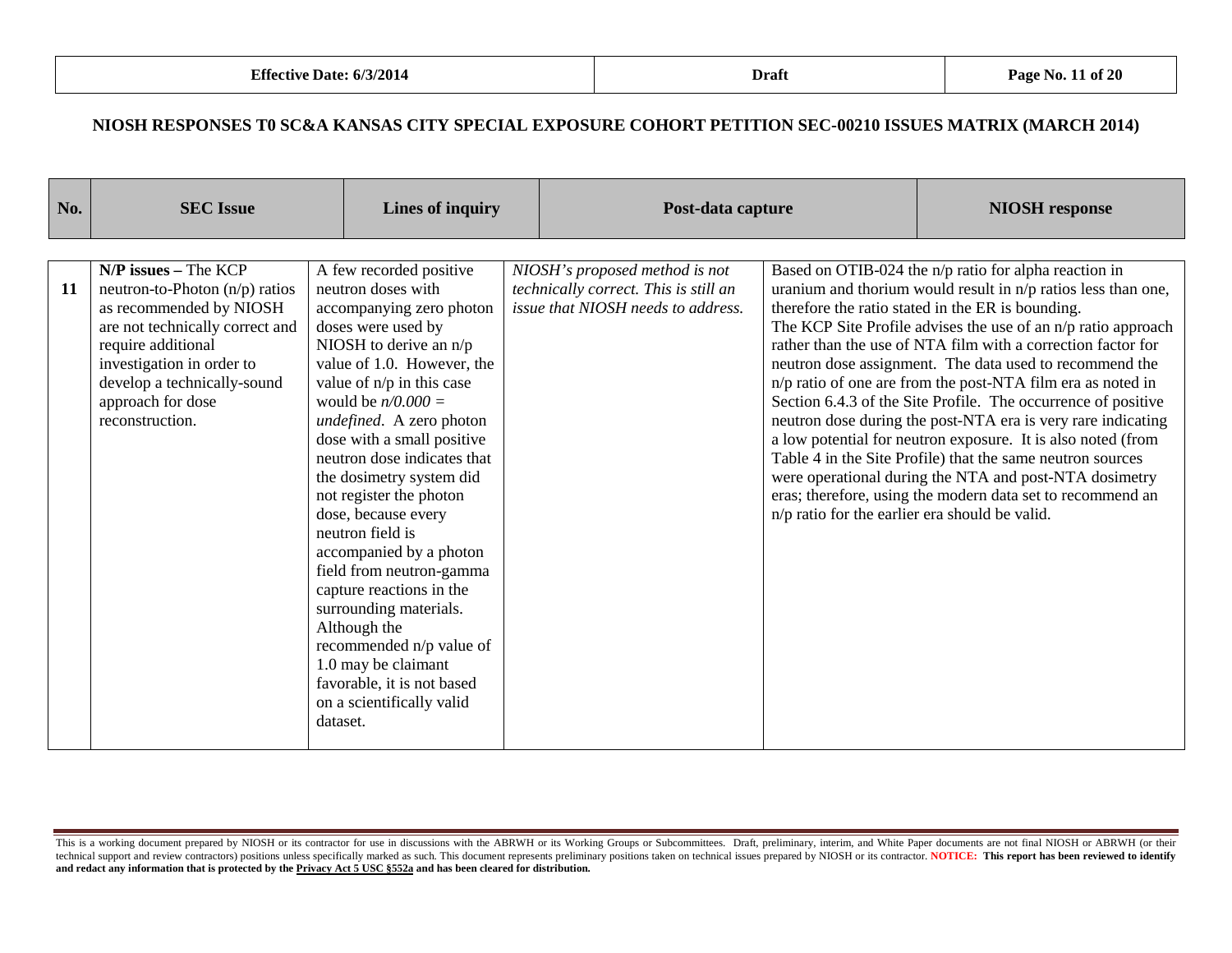| No.       | <b>SEC</b> Issue                                                                                                                                                                                                                                                                                                                                                                                                                                                                                                                                                                                                                                                                                                                                                                                |              | Lines of inquiry                                                                                                                                                                                                                                                                                                                                                                                                                                                                                                                                                                                     |  | Post-data capture                                                                                                                                                                                                                                                                                                                                                                                             |                                    | <b>NIOSH</b> response                                                                                                                                                                                                                                                                                                                                             |
|-----------|-------------------------------------------------------------------------------------------------------------------------------------------------------------------------------------------------------------------------------------------------------------------------------------------------------------------------------------------------------------------------------------------------------------------------------------------------------------------------------------------------------------------------------------------------------------------------------------------------------------------------------------------------------------------------------------------------------------------------------------------------------------------------------------------------|--------------|------------------------------------------------------------------------------------------------------------------------------------------------------------------------------------------------------------------------------------------------------------------------------------------------------------------------------------------------------------------------------------------------------------------------------------------------------------------------------------------------------------------------------------------------------------------------------------------------------|--|---------------------------------------------------------------------------------------------------------------------------------------------------------------------------------------------------------------------------------------------------------------------------------------------------------------------------------------------------------------------------------------------------------------|------------------------------------|-------------------------------------------------------------------------------------------------------------------------------------------------------------------------------------------------------------------------------------------------------------------------------------------------------------------------------------------------------------------|
|           |                                                                                                                                                                                                                                                                                                                                                                                                                                                                                                                                                                                                                                                                                                                                                                                                 |              |                                                                                                                                                                                                                                                                                                                                                                                                                                                                                                                                                                                                      |  |                                                                                                                                                                                                                                                                                                                                                                                                               |                                    |                                                                                                                                                                                                                                                                                                                                                                   |
| <b>12</b> | Fading of NTA - The fading<br>of the NTA film as a function<br>of time, temperature, and<br>humidity has not been<br>addressed, nor were there any<br>correction factors provided.<br>Lower-energy moderated<br>neutrons could have gone<br>undetected, and if detected,<br>would show even more fading<br>as compared to the higher-<br>energy neutrons, such as those<br>used for calibrating the NTA<br>film. Quarterly exchange of<br>NTA film, such as was used at<br>KCP, can result in complete<br>loss of countable track and<br>yield zero dose recordings for<br>low-level and/or low-energy<br>neutron exposures. These<br>factors could be indicative of<br>why there were very few<br>recorded neutron doses, and<br>insufficient data to derive a<br>technically-sound n/p value. | $n/p$ value. | Lower-energy moderated<br>neutrons could have gone<br>undetected, and if detected,<br>would show even more<br>fading as compared to the<br>higher-energy neutrons,<br>such as those used for<br>calibrating the NTA film.<br>Quarterly exchange of<br>NTA film, such as was<br>used at KCP, can result in<br>complete loss of countable<br>tracks and yield zero dose<br>recordings for low-level<br>and/or low-energy neutron<br>exposures. These factors<br>could be indicative of why<br>there were very few<br>recorded neutron doses.<br>and insufficient data to<br>derive a technically-sound |  | During the KCP visit, records of<br>outside vendor neutron dosimetry<br>were located. Most of the results<br>were recorded as minimum<br>detectable level $(M)$ . However, with<br>quarterly exchanges, the fading of<br>NTA film tracks could significantly<br>contribute to positive doses not<br>being recorded. NTA film fading and<br>its impact on DR is still an issue that<br>NIOSH needs to address. | era and will not use the NTA data. | The NTA film fading is a common issue and has been<br>discussed at multiple sites. A correction factor could be<br>developed for KCP; however, it would take significant<br>research and may not be justifiable since essentially all the<br>neutron doses during the NTA era are "zero." NIOSH will<br>perform dose reconstructions using data from the post-NTA |

This is a working document prepared by NIOSH or its contractor for use in discussions with the ABRWH or its Working Groups or Subcommittees. Draft, preliminary, interim, and White Paper documents are not final NIOSH or ABR technical support and review contractors) positions unless specifically marked as such. This document represents preliminary positions taken on technical issues prepared by NIOSH or its contractor. NOTICE: This report has **and redact any information that is protected by the Privacy Act 5 USC §552a and has been cleared for distribution.**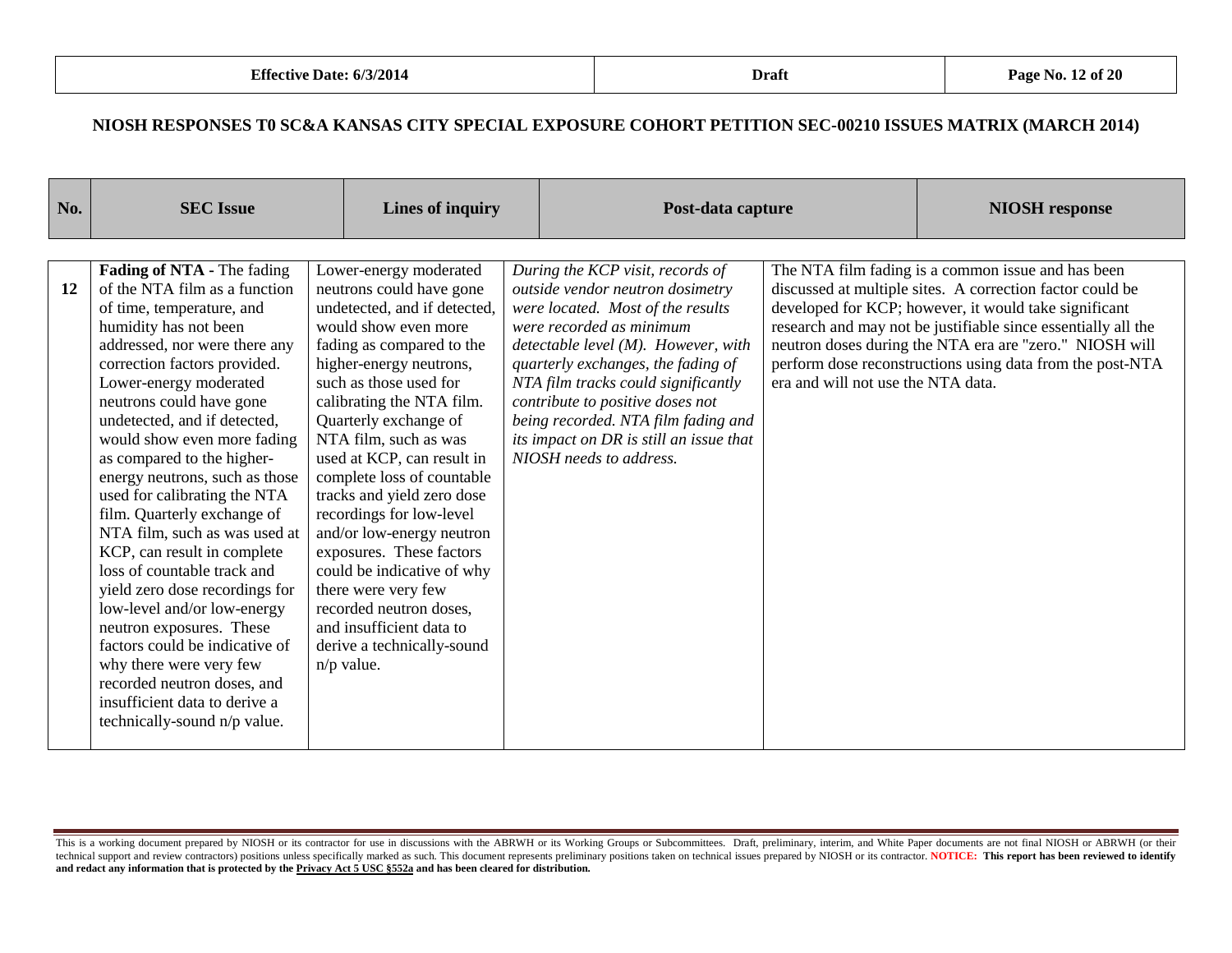| No. | <b>SEC Issue</b>                                          |  | <b>Lines of inquiry</b>                               |  | Post-data capture                                                      |  | <b>NIOSH</b> response                                                                                                   |
|-----|-----------------------------------------------------------|--|-------------------------------------------------------|--|------------------------------------------------------------------------|--|-------------------------------------------------------------------------------------------------------------------------|
|     |                                                           |  |                                                       |  |                                                                        |  |                                                                                                                         |
|     | <b>Mg-Th Alloy operations -</b>                           |  | What was the operational                              |  | May 5-8, 2014 interview indicates                                      |  | NIOSH has reviewed the ER and remains satisfied that the                                                                |
| 13  | In the ER NIOSH identified<br>the Mg-Th operations period |  | experience with Mg-Th<br>alloy operations and what    |  | that Mg-Th alloy work commenced<br>as early as 1954. No additional air |  | bounding method is feasible. NIOSH is also requesting<br>additional recently located urinalysis records to determine if |
|     | as May 1, 1957 through April                              |  | airborne resuspension of                              |  | sampling data was identified.                                          |  | modification of the bounding method is required.                                                                        |
|     | 30, 1979, as well as a residual                           |  | particulates was                                      |  | Further review of operational                                          |  |                                                                                                                         |
|     | period after operations ceased                            |  | experienced? What was                                 |  | experience (with attention to                                          |  |                                                                                                                         |
|     | and before D&D. For the                                   |  | the basis for the                                     |  | incident reporting of fires) and dose                                  |  |                                                                                                                         |
|     | operational period, NIOSH                                 |  | engineered air                                        |  | reconstruction method is warranted.                                    |  |                                                                                                                         |
|     | proposes to use engineered air                            |  | concentration limits?                                 |  |                                                                        |  |                                                                                                                         |
|     | concentration limits coupled<br>with ORAUT-OTIB-0070 to   |  | What exposure potential<br>for thorium existed during |  |                                                                        |  |                                                                                                                         |
|     | bound internal doses. The                                 |  | operations?                                           |  |                                                                        |  |                                                                                                                         |
|     | operations, timeframe, data                               |  |                                                       |  |                                                                        |  |                                                                                                                         |
|     | adequacy/completeness, dose                               |  |                                                       |  |                                                                        |  |                                                                                                                         |
|     | estimation approach, as well                              |  |                                                       |  |                                                                        |  |                                                                                                                         |
|     | as the representativeness of                              |  |                                                       |  |                                                                        |  |                                                                                                                         |
|     | 1970 BZ sampling for null                                 |  |                                                       |  |                                                                        |  |                                                                                                                         |
|     | exposure, need to be                                      |  |                                                       |  |                                                                        |  |                                                                                                                         |
|     | validated. For the residual                               |  |                                                       |  |                                                                        |  |                                                                                                                         |
|     | period, NIOSH proposes to<br>assume 3E-11 uCi/ml lower    |  |                                                       |  |                                                                        |  |                                                                                                                         |
|     | air limit and deposition, re-                             |  |                                                       |  |                                                                        |  |                                                                                                                         |
|     | suspension, and depletion                                 |  |                                                       |  |                                                                        |  |                                                                                                                         |
|     | models to assign intakes.                                 |  |                                                       |  |                                                                        |  |                                                                                                                         |
|     | Thoron dose assumed to be                                 |  |                                                       |  |                                                                        |  |                                                                                                                         |
|     | 5.1 WLM/yr coupled with                                   |  |                                                       |  |                                                                        |  |                                                                                                                         |
|     | TBD-6000 modeled air                                      |  |                                                       |  |                                                                        |  |                                                                                                                         |
|     | concentrations. These                                     |  |                                                       |  |                                                                        |  |                                                                                                                         |
|     | assumptions and models need                               |  |                                                       |  |                                                                        |  |                                                                                                                         |
|     | to be evaluated.                                          |  |                                                       |  |                                                                        |  |                                                                                                                         |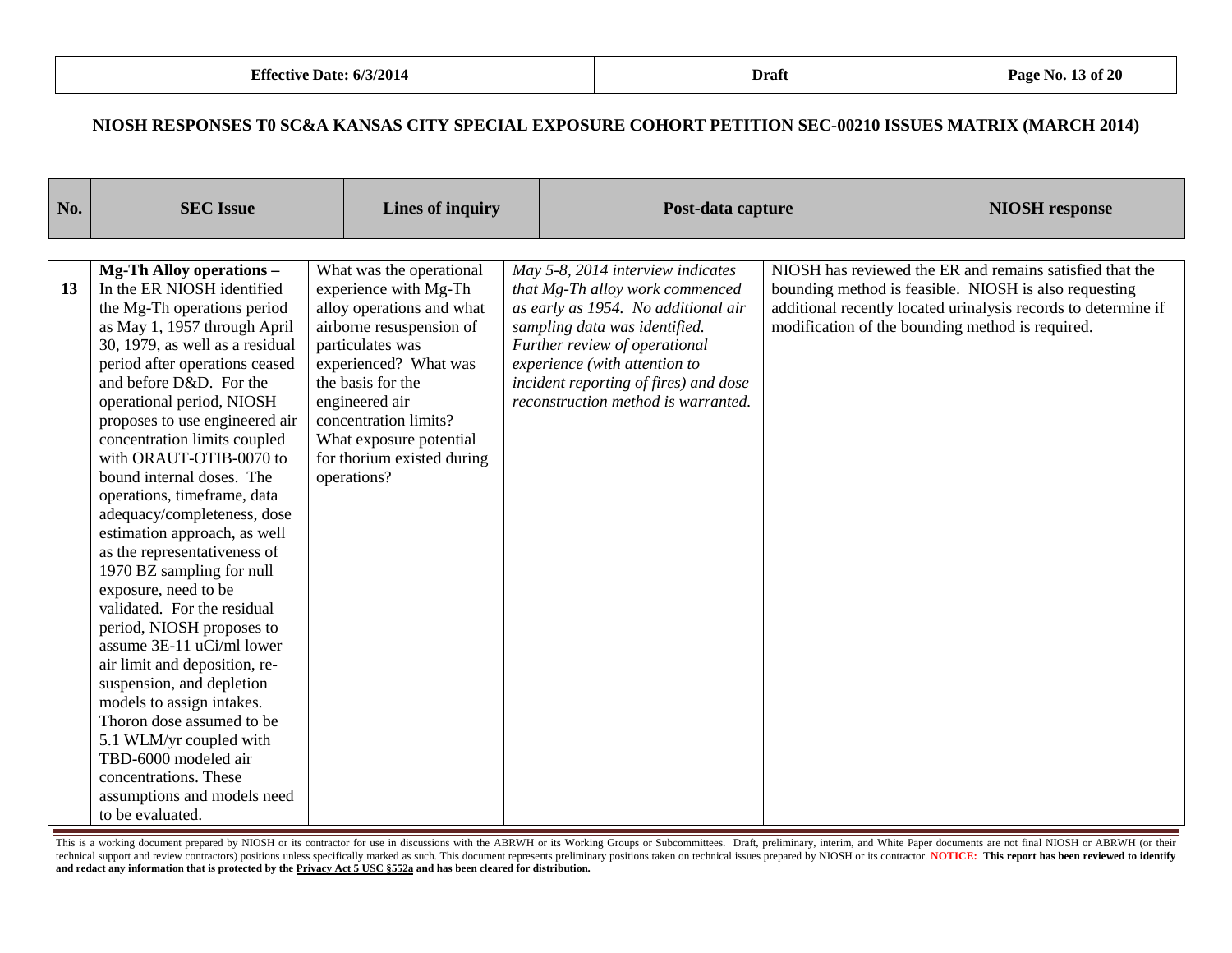| No. | <b>SEC Issue</b>                                                                                                                                                                                                                                            | <b>Lines of inquiry</b>                                                                                                                                                                                                                                                                                                                                                                                                                            | Post-data capture                                                                                                                                                                                                                                                                                                               |               | <b>NIOSH</b> response                                                                                                                                                                                                                                                                                                                                                                                                                                                                                                                                                                                                                                                                                                                                                                                                                                                                                                                                                                                                                                                                                                                                                                                                                                                                                                                                                                                                                                                                                                                                                                                                                                                                                        |
|-----|-------------------------------------------------------------------------------------------------------------------------------------------------------------------------------------------------------------------------------------------------------------|----------------------------------------------------------------------------------------------------------------------------------------------------------------------------------------------------------------------------------------------------------------------------------------------------------------------------------------------------------------------------------------------------------------------------------------------------|---------------------------------------------------------------------------------------------------------------------------------------------------------------------------------------------------------------------------------------------------------------------------------------------------------------------------------|---------------|--------------------------------------------------------------------------------------------------------------------------------------------------------------------------------------------------------------------------------------------------------------------------------------------------------------------------------------------------------------------------------------------------------------------------------------------------------------------------------------------------------------------------------------------------------------------------------------------------------------------------------------------------------------------------------------------------------------------------------------------------------------------------------------------------------------------------------------------------------------------------------------------------------------------------------------------------------------------------------------------------------------------------------------------------------------------------------------------------------------------------------------------------------------------------------------------------------------------------------------------------------------------------------------------------------------------------------------------------------------------------------------------------------------------------------------------------------------------------------------------------------------------------------------------------------------------------------------------------------------------------------------------------------------------------------------------------------------|
| 14  | Post-1993 monitoring -<br>Need to validate 1993 cutoff<br>date for ER based on NIOSH<br>finding of "no apparent, or<br>potentially, inadequately-<br>monitored exposures," which<br>was based on a review of<br>claims after 10 CFR 835 was<br>implemented. | What was exposure<br>monitoring experience<br>post-1993, and how was 10<br>CFR 835 implemented and<br>when was it in full effect?<br>4/17/2014 - NIOSH<br>responded to this issue by<br>stating that a qualitative<br>assessment of claimants'<br>records showed it was<br>possible to assign any<br>unmonitored works to one<br>of 3 categories (TBD,<br>p.26) for external dose,<br>and one of 4 categories<br>(TBD, p.22) for internal<br>dose. | SC&A analyzed NIOSH's 4/17/2014<br>response to this issue and sampled<br>several case files in view of it. To<br>date, SC&A has not located<br>definitive information that dose<br>cannot be reconstructed beyond<br>1993; however, SC&A recommends<br>that this issue be left open until the<br>other SEC issues are resolved. | (SRDB 11987). | During the petition qualification phase ORAUT performed, a<br>qualitative assessment that considered job titles and work<br>information contained in the CATI. Claim information was<br>reviewed for indications that a specific EE's work duties<br>were not represented by the four worker "exposure"<br>categories" presented in the site profile for assignment of<br>dose to unmonitored workers. As stated in petition<br>qualification documentation, dose reconstruction methods<br>and assumptions would be evaluated through 1993, and if<br>subsequent NIOSH evaluation into areas such as<br>decontamination following operations indicated potential<br>inadequately monitored exposures post 1993, NIOSH would<br>extend the evaluation period into the 10 CFR pt. 835-era, as<br>appropriate. Since it was determined by NIOSH that all doses<br>could be estimated with sufficiency accuracy through 1993,<br>the evaluation period remained unaltered in the final report.<br>NIOSH is aware that DOE performed a "Radiological<br>Protection Appraisal" of KCP in April 1993, and determined<br>that KCP complied with most of the requirements of the<br>DOE RadCon Manual. The few parts they were not in<br>complete compliance with were not significant in terms of<br>employee monitoring (SRDB 108258). NIOSH is also aware<br>that KCP was actively complying with Article 511 of the<br>Manual and appropriately removing personnel from the<br>monitoring program (SRDB 108258). To illustrate, KCP<br>monitored 59 personnel in 1994 using DOELAP accredited<br>dosimetry, with only two personnel receiving measureable<br>exposures. The two exposures were $< 100$ mrem TEDE |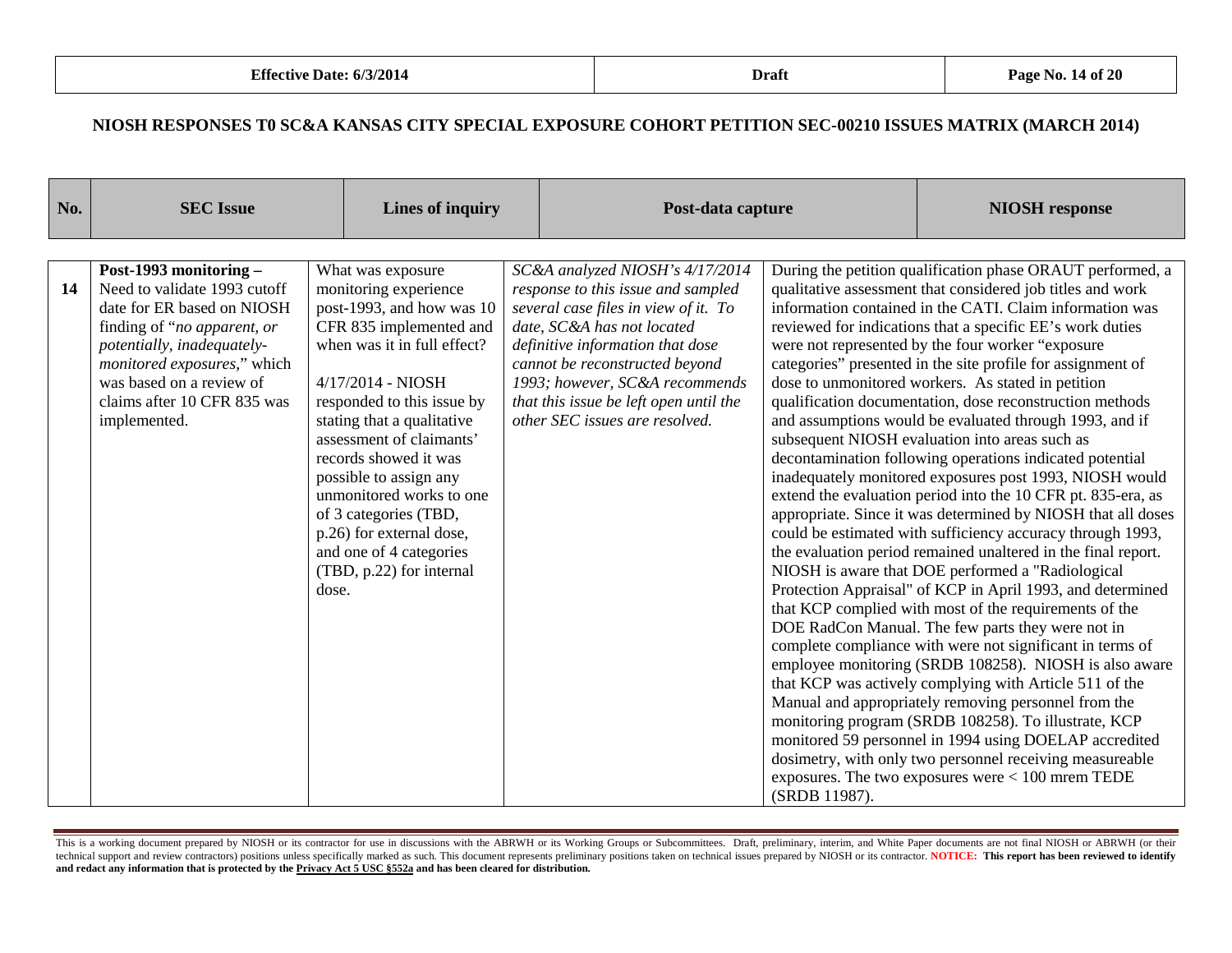| What operations involved<br>DOE inventory review indicates a<br>Interviewees were asked about operations involving $ThO2$ at<br>Thorium oxide operations -<br>Need to validate that KCP<br>thorium oxide at KCP?<br>the May 2014 site visit and no large-scale operations were<br>15<br>standing inventory of "non-alloyed"<br>$(i.e., non-MgTh)$ thorium at KCP in<br>identified. The Industrial Hygienist provided additional<br>laboratory operations<br>What was inventory of<br>documents during the May 2014 site visit that NIOSH will<br>the 1970s-1980s. No associated<br>involving $ThO2$ were bench<br>ThO <sub>2</sub> at any given time<br>scale in nature, and therefore,<br>review after they are ADC reviewed.<br>(NMMSS?). Was there a<br>KCP program has yet been<br>radiological control or<br>had negligible exposure<br>identified, or attendant bioassay<br>monitoring program?<br>program and related bioassays. One<br>potential.<br>interviewee from 5/5-8/14 visit<br>recalled a "room devoted to<br>thorium;" that it was in "powder"<br>form." However, other interviewees<br>to date do not acknowledge any<br>programmatic activity involving<br>thorium other than MgTh (and<br>formulation of laboratory-scale<br>standards; one interviewee noted | No. | <b>SEC Issue</b> | Lines of inquiry | Post-data capture             | <b>NIOSH</b> response |
|------------------------------------------------------------------------------------------------------------------------------------------------------------------------------------------------------------------------------------------------------------------------------------------------------------------------------------------------------------------------------------------------------------------------------------------------------------------------------------------------------------------------------------------------------------------------------------------------------------------------------------------------------------------------------------------------------------------------------------------------------------------------------------------------------------------------------------------------------------------------------------------------------------------------------------------------------------------------------------------------------------------------------------------------------------------------------------------------------------------------------------------------------------------------------------------------------------------------------------------------------------------------------------|-----|------------------|------------------|-------------------------------|-----------------------|
|                                                                                                                                                                                                                                                                                                                                                                                                                                                                                                                                                                                                                                                                                                                                                                                                                                                                                                                                                                                                                                                                                                                                                                                                                                                                                    |     |                  |                  |                               |                       |
| retained for use as an ICAAP<br>standard). Further review is                                                                                                                                                                                                                                                                                                                                                                                                                                                                                                                                                                                                                                                                                                                                                                                                                                                                                                                                                                                                                                                                                                                                                                                                                       |     |                  |                  | that thorium oxide powder was |                       |

This is a working document prepared by NIOSH or its contractor for use in discussions with the ABRWH or its Working Groups or Subcommittees. Draft, preliminary, interim, and White Paper documents are not final NIOSH or ABR technical support and review contractors) positions unless specifically marked as such. This document represents preliminary positions taken on technical issues prepared by NIOSH or its contractor. NOTICE: This report has **and redact any information that is protected by the Privacy Act 5 USC §552a and has been cleared for distribution.**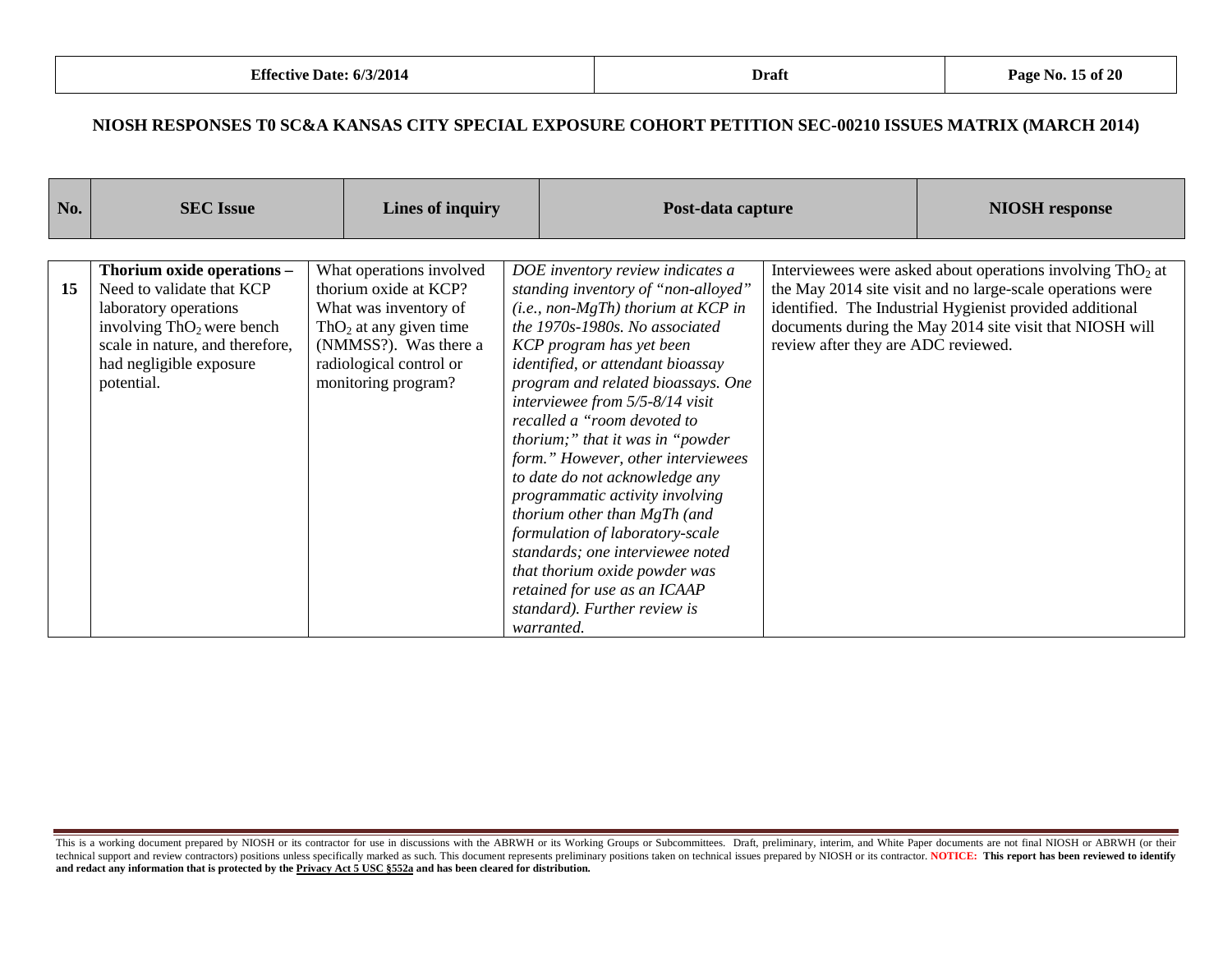| No.       | <b>SEC</b> Issue                                                                                                                                                                                                                                                                                                              | <b>Lines of inquiry</b>                                                                                                                                                                                                                                                                                                                                                                                                                                                                                                                                                                         |                                                                                                                                                                                                                                                                                                                                                                                                                                                                                                                                                                                                                                                                                                                                                                                                                                                                                                                                                                                                                                                    | Post-data capture |                                                                                                                                                                                                                                                                                                             |
|-----------|-------------------------------------------------------------------------------------------------------------------------------------------------------------------------------------------------------------------------------------------------------------------------------------------------------------------------------|-------------------------------------------------------------------------------------------------------------------------------------------------------------------------------------------------------------------------------------------------------------------------------------------------------------------------------------------------------------------------------------------------------------------------------------------------------------------------------------------------------------------------------------------------------------------------------------------------|----------------------------------------------------------------------------------------------------------------------------------------------------------------------------------------------------------------------------------------------------------------------------------------------------------------------------------------------------------------------------------------------------------------------------------------------------------------------------------------------------------------------------------------------------------------------------------------------------------------------------------------------------------------------------------------------------------------------------------------------------------------------------------------------------------------------------------------------------------------------------------------------------------------------------------------------------------------------------------------------------------------------------------------------------|-------------------|-------------------------------------------------------------------------------------------------------------------------------------------------------------------------------------------------------------------------------------------------------------------------------------------------------------|
| <b>16</b> | Application of TBD-6000 -<br>Need to validate proposed<br>application of TBD-6000<br>methodology to determine if<br>recommended concentrations<br>bound internal doses for<br>workers that had less<br>exposure potential, or were<br>unmonitored, for internal<br>exposures to natural uranium<br>(NU), thorium, and thoron. | The major items of<br>concern are:<br>a) 1950-1955 - Application<br>of TBD-6000 during NU<br>processing. b) Use of the<br>TBD-6000 methodology<br>for unmonitored workers<br>less exposed than operators<br>for:<br>1955-1958 - Residual<br>period of post NU<br>processing.<br>1979-1984 - Residual<br>period for post uranium<br>operations. c) Use of the<br>TBD-6000 methodology<br>for unmonitored workers<br>less exposed than operators<br>for:<br>1957-1979 - Mg-Th<br>operational period. 1979-<br>1984 – Thorium and<br>thoron during residual<br>period of post Mg-Th<br>operations. | a) $SC&A$ 's review of the application<br>of TBD-6000 for the exposure to NU<br>during the period of 1950-1955 at<br>KCP found that the approach<br>adopted in the SEC to be<br>scientifically sound and claimant<br>favorable, as long as there were no<br>other radiological operations taking<br>place in the Main Manufacturing<br>Building during this time period. b)<br>SC&A's review of the use TBD-6000<br>methodology for unmonitored<br>workers uranium intakes for the<br>1955-1984 time period found that<br>the approach adopted in the SEC<br>PER to be scientifically sound and<br>claimant favorable, as long as there<br>were no other radiological<br>operations taking place in the Main<br>Manufacturing Building during this<br>time period.<br>SC&A finds that NIOSH's use of<br>TBD-6000 addresses the concerns<br>for uranium exposures. c) However,<br>the Mg-Th operational and residual<br>periods warrant further review of<br>dose reconstruction methods for<br>thorium and thoron, as outlined in<br>Issue $#13$ . | used in the ER.   | Interviewees were asked about access controls and freedom<br>of movement throughout KCP during the May 2014 site visit.<br>NIOSH remains satisfied that the methodology documented<br>in the ER is bounding. The TBD 6000 Working Group has<br>also generically addressed the use of the surrogate modeling |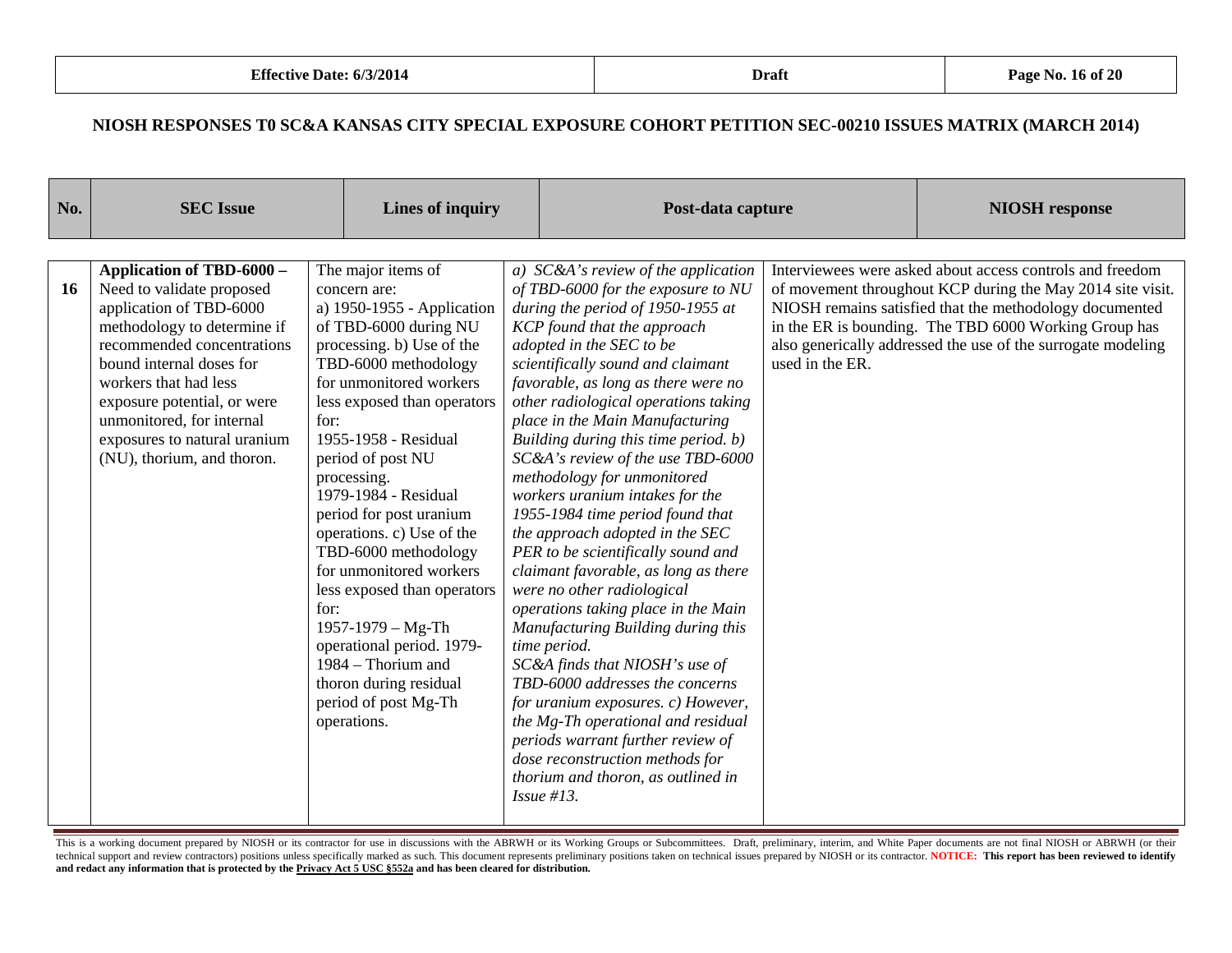| No. | <b>SEC</b> Issue                                                                                                                                                                                                                 | Lines of inquiry                                                                                                                                                                                                                                                                                                        | Post-data capture                                                                                                                                                                                                                                                                                                                                                                    | <b>NIOSH</b> response                                                                                                                                                                                                                          |
|-----|----------------------------------------------------------------------------------------------------------------------------------------------------------------------------------------------------------------------------------|-------------------------------------------------------------------------------------------------------------------------------------------------------------------------------------------------------------------------------------------------------------------------------------------------------------------------|--------------------------------------------------------------------------------------------------------------------------------------------------------------------------------------------------------------------------------------------------------------------------------------------------------------------------------------------------------------------------------------|------------------------------------------------------------------------------------------------------------------------------------------------------------------------------------------------------------------------------------------------|
| 17  | D&D activities -<br>Need to validate scope and<br>monitoring status of D&D<br>activities; ER assumes D&D<br>confined to 1984-1986 period<br>and applies assumed air<br>concentration parameter for<br>general employee exposure. | Was D&D confined only<br>to 1984-1986 and involved<br>only Rockwell workers?<br>What operational or<br>facility changes occurred<br>at KCP that would have<br>involved D&D? Is there<br>adequate monitoring data<br>for Rockwell D&D<br>workers? Was there a<br>potential for exposure of<br>KCP workers during<br>D&D? | Interviews have not identified any<br>significant D&D other than that in<br>1984-1986. Other D&D related<br>activities involved contaminated<br>equipment, e.g., DU machining. No<br>evidence has been found of exposure<br>potential for plant workers during<br>D&D. Further review of weekly<br>activity reports and other sources of<br>operational information is<br>warranted. | Interviewees were asked about the possibility of other D&D<br>activities by Rockwell International or other contractors<br>during the May 2014 site visit. NIOSH remains satisfied that<br>the ER's description of D&D activities is bounding. |

This is a working document prepared by NIOSH or its contractor for use in discussions with the ABRWH or its Working Groups or Subcommittees. Draft, preliminary, interim, and White Paper documents are not final NIOSH or ABR technical support and review contractors) positions unless specifically marked as such. This document represents preliminary positions taken on technical issues prepared by NIOSH or its contractor. NOTICE: This report has **and redact any information that is protected by the Privacy Act 5 USC §552a and has been cleared for distribution.**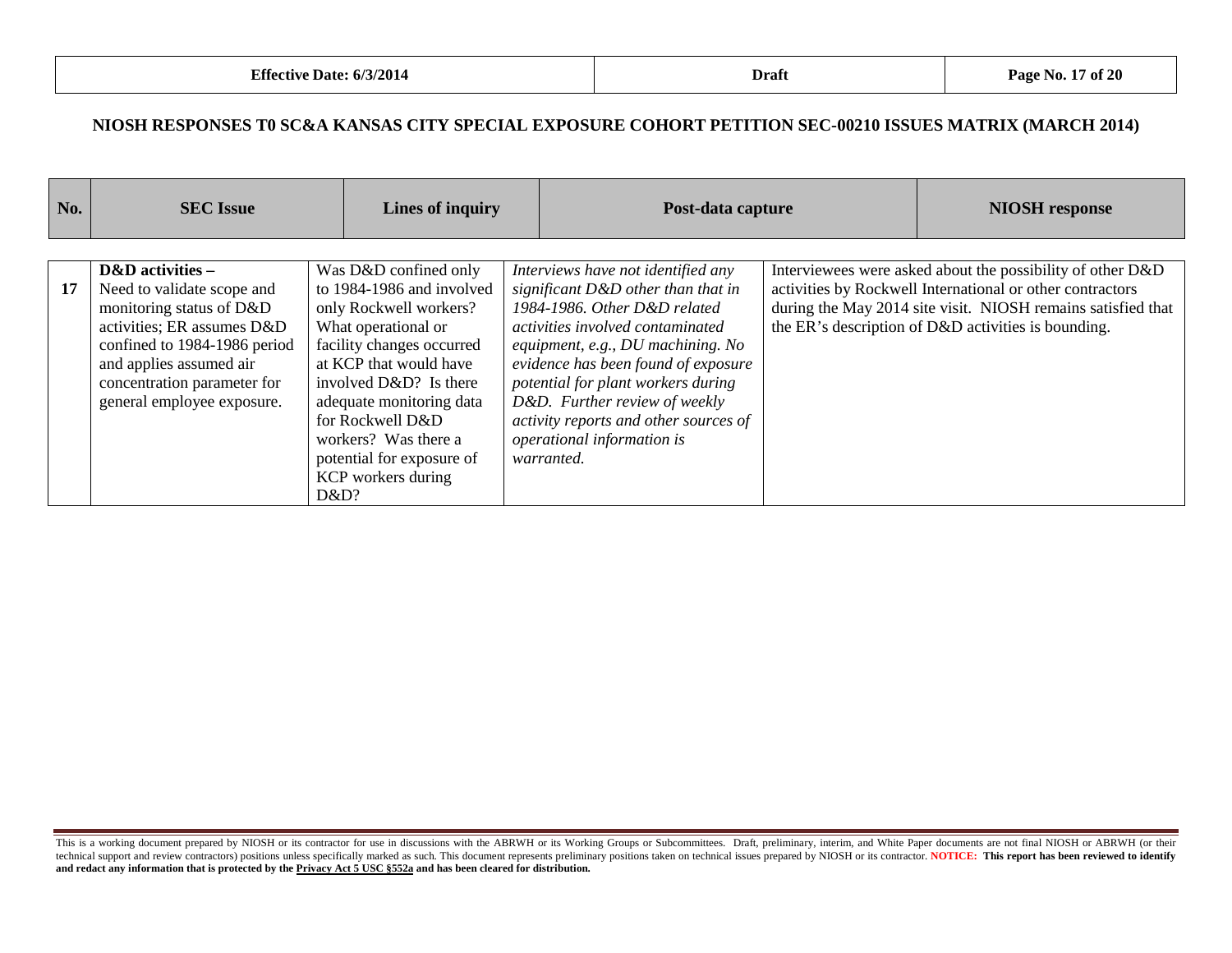| No. | <b>SEC</b> Issue                                                                                                                                                                                                                                                                                                                                                                                                                                                                                                                                                                                                                                                             | Lines of inquiry                                                                                                                                                                                                                                                                                                                                                                                       | Post-data capture                                                                                                                                                                                                                                                                                                                                                             |                                                 | <b>NIOSH</b> response                                                                                                                                                                                                                                                                                                                                                                                                                                                                                                                                                                                                                                                                                                                                                                                                                                 |
|-----|------------------------------------------------------------------------------------------------------------------------------------------------------------------------------------------------------------------------------------------------------------------------------------------------------------------------------------------------------------------------------------------------------------------------------------------------------------------------------------------------------------------------------------------------------------------------------------------------------------------------------------------------------------------------------|--------------------------------------------------------------------------------------------------------------------------------------------------------------------------------------------------------------------------------------------------------------------------------------------------------------------------------------------------------------------------------------------------------|-------------------------------------------------------------------------------------------------------------------------------------------------------------------------------------------------------------------------------------------------------------------------------------------------------------------------------------------------------------------------------|-------------------------------------------------|-------------------------------------------------------------------------------------------------------------------------------------------------------------------------------------------------------------------------------------------------------------------------------------------------------------------------------------------------------------------------------------------------------------------------------------------------------------------------------------------------------------------------------------------------------------------------------------------------------------------------------------------------------------------------------------------------------------------------------------------------------------------------------------------------------------------------------------------------------|
|     |                                                                                                                                                                                                                                                                                                                                                                                                                                                                                                                                                                                                                                                                              |                                                                                                                                                                                                                                                                                                                                                                                                        |                                                                                                                                                                                                                                                                                                                                                                               |                                                 |                                                                                                                                                                                                                                                                                                                                                                                                                                                                                                                                                                                                                                                                                                                                                                                                                                                       |
| 18  | <b>Accidents, Incidents, and</b><br><b>Fires in Worker's Record -</b><br>The status of the recording of<br>accidents, incidents, and fires<br>in the worker's records needs<br>to be determined. Specifically,<br>NIOSH needs to establish<br>whether internal intakes and<br>external doses from accidents,<br>incidents, and uranium fires<br>were included in the records<br>NIOSH has available for dose<br>reconstruction or whether they<br>need to be obtained and<br>accounted for separately from<br>the standard recorded intakes<br>and doses. This would include<br>the 1987 erbium tritide and<br>the 1989 Pm-147 incidents, as<br>well as intakes from uranium | How complete is the ER<br>compilation of radiological<br>incidents at KCP? Are<br>there any dose estimation<br>implications (e.g., "missed<br>dose") for history of<br>radiological releases or<br>contaminations from such<br>incidents? What is<br>frequency and significance<br>of uranium fires during<br>operations? How was<br>post-incident monitoring<br>addressed and by whom<br>(Rockwell?). | Routine recording of workplace<br>incidents was not identified until<br>"weekly activity reports" were<br>found in microfilm format during<br>$5/5 - 8/14$ KCP visit – a search for all<br>such available reports has been<br>requested. A limited sampling of<br>such weeklies for the mid-1960s<br>found routine reporting of<br>workplace fires, spills, and<br>accidents. | is bounding.<br>incidents into exposure models. | The KCP HP was asked about the inclusion of dose<br>investigations with monitoring records during the May 2014<br>site visit. A dose investigation that includes a statement<br>about it being added to an employee's records (SRDB<br>128233) was shown to the HP and he stated that this was a<br>KCP standard practice. Interviewees were also asked about<br>their recollection of accidents, incidents and fires. NIOSH<br>remains satisfied that the ER's description of D&D activities<br>The personnel information in documents pertaining to the<br>1987 erbium tritide (SRDB 108267) and the 1989 Pm-147<br>(SRDB 6216) incidents has been reviewed against NOCTS<br>claimant identifiers, and linked to NOCTS claims data as<br>appropriate. The TBD 6000 Working Group has also<br>generically addressed the inclusion of fires and other |
|     | fires.                                                                                                                                                                                                                                                                                                                                                                                                                                                                                                                                                                                                                                                                       |                                                                                                                                                                                                                                                                                                                                                                                                        |                                                                                                                                                                                                                                                                                                                                                                               |                                                 |                                                                                                                                                                                                                                                                                                                                                                                                                                                                                                                                                                                                                                                                                                                                                                                                                                                       |

This is a working document prepared by NIOSH or its contractor for use in discussions with the ABRWH or its Working Groups or Subcommittees. Draft, preliminary, interim, and White Paper documents are not final NIOSH or ABR technical support and review contractors) positions unless specifically marked as such. This document represents preliminary positions taken on technical issues prepared by NIOSH or its contractor. NOTICE: This report has **and redact any information that is protected by the Privacy Act 5 USC §552a and has been cleared for distribution.**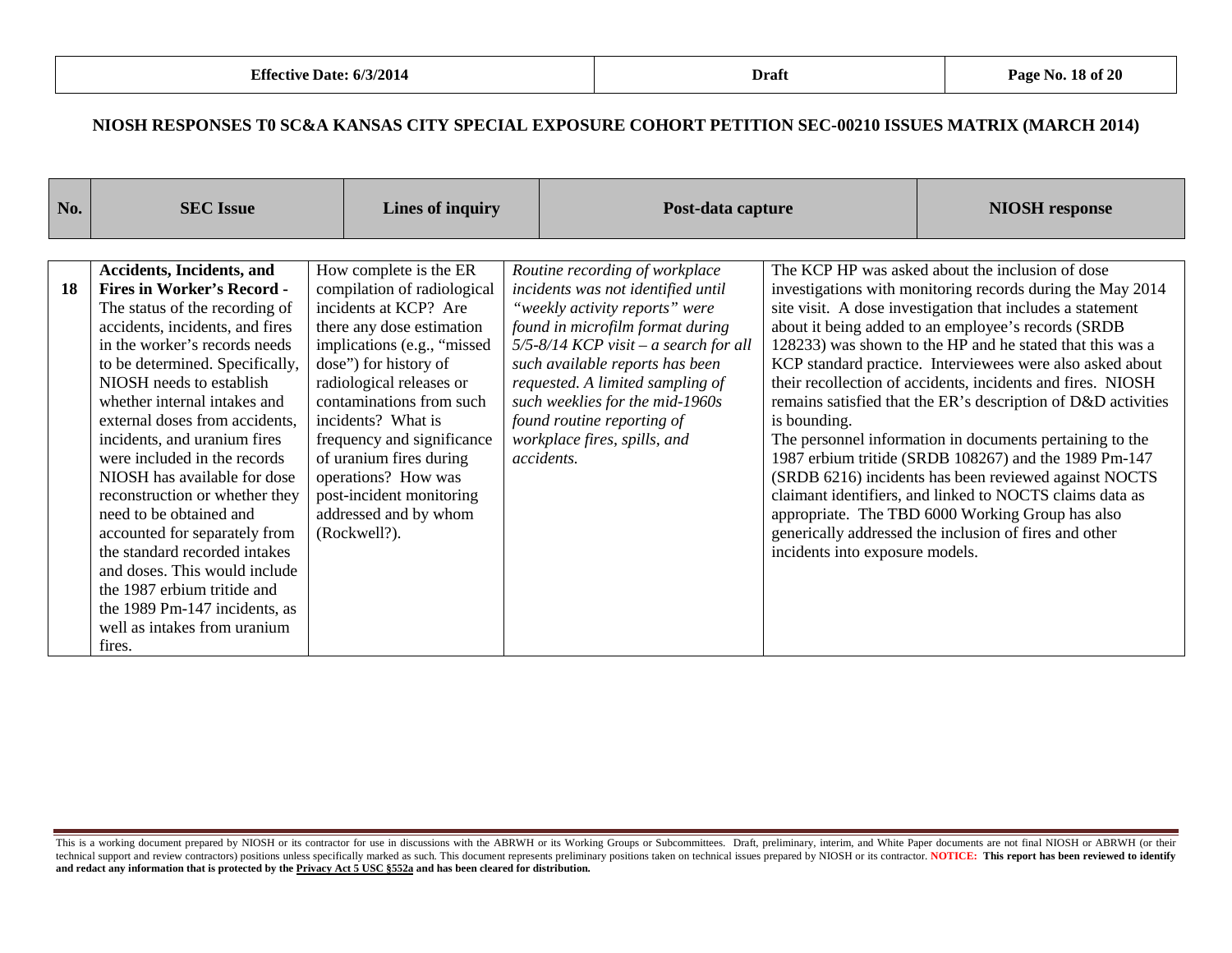| No. | <b>SEC</b> Issue                                                                                                                                                                                                                                                                                                                               |                                                                                                                                                                                                                                   | <b>Lines of inquiry</b>                                                                         | Post-data capture                                                                                                                                                                                                                                                                                                                                                                                                    |                                                                                                                                                                                                                                                                                                                                                                                                                                                                                                                                                                                                                                                            | <b>NIOSH</b> response                                                                                                                                                                                                                           |  |
|-----|------------------------------------------------------------------------------------------------------------------------------------------------------------------------------------------------------------------------------------------------------------------------------------------------------------------------------------------------|-----------------------------------------------------------------------------------------------------------------------------------------------------------------------------------------------------------------------------------|-------------------------------------------------------------------------------------------------|----------------------------------------------------------------------------------------------------------------------------------------------------------------------------------------------------------------------------------------------------------------------------------------------------------------------------------------------------------------------------------------------------------------------|------------------------------------------------------------------------------------------------------------------------------------------------------------------------------------------------------------------------------------------------------------------------------------------------------------------------------------------------------------------------------------------------------------------------------------------------------------------------------------------------------------------------------------------------------------------------------------------------------------------------------------------------------------|-------------------------------------------------------------------------------------------------------------------------------------------------------------------------------------------------------------------------------------------------|--|
| 19  | <b>Potentially Unmonitored</b><br><b>Exposures</b> – The ER<br>mentions the concerns of a<br>petitioner about potentially<br>unmonitored exposures in<br>Section 7.4.4. However, the<br>response in the ER was that<br>NIOSH has determined it has<br>sufficient information to<br>document potential exposures<br>and bound associated doses. | Review indicated<br>unmonitored exposures<br>involving (selected):<br>plutonium, tritium,<br>weapons grade uranium-<br>235, uranium-233,<br>electron beam welders,<br>accelerators, cesium<br>irradiator, and Electro<br>Curtain. |                                                                                                 | Inventory review and interviews<br>indicate no plutonium and weapons<br>grade uranium-235 and uranium-<br>233 were present at KCP, except in<br>gram quantities in sealed sources, or<br>as isolated fugitive contamination in<br>returns. External radiation sources,<br>e.g., electron beam welders,<br>accelerators, cesium irradiator, and<br>Electro Curtain, would have been<br>monitored through film and TLD | The concerns of a petitioner about potentially unmonitored<br>exposures were listed in the ER as follows: "Many surface<br>and airborne uranium isotopes, plutonium, tritium, weapons<br>grade uranium-235, uranium-233, neutrons and other<br>ionizing radiation from industrial X-ray gauging devices,<br>electron beam welders, neutron generators, neutron<br>plutonium-beryllium sources, accelerators, cesium irradiator,<br>medical X-ray, and Electro Curtain".<br>NIOSH addressed exposures to the evaluated class from<br>many of the listed sources throughout the ER. Those items<br>not addressed in the ER such as weapons grade uranium-235 |                                                                                                                                                                                                                                                 |  |
|     | Since these are specific items,<br>it would be appropriate to<br>address the monitoring<br>requirements, impacted<br>workers, and available records<br>associated with each exposure<br>potential to determine dose<br>reconstructability for these<br>potential exposures.                                                                    |                                                                                                                                                                                                                                   | Determine source term<br>existed and exposure<br>potential addressed (or<br>unaddressed) in ER. | badges. Potential tritium exposure<br>will be addressed in as a separate<br>issue. Further review of operational<br>records and incident reports are<br>warranted.                                                                                                                                                                                                                                                   | addressed in the ER.                                                                                                                                                                                                                                                                                                                                                                                                                                                                                                                                                                                                                                       | were omitted because there is no indication that they were on<br>site. NIOSH has questioned former employees and searched<br>SRDB documents for information regarding all of the<br>petitioner's concerns; however, only verified exposures are |  |

This is a working document prepared by NIOSH or its contractor for use in discussions with the ABRWH or its Working Groups or Subcommittees. Draft, preliminary, interim, and White Paper documents are not final NIOSH or ABR technical support and review contractors) positions unless specifically marked as such. This document represents preliminary positions taken on technical issues prepared by NIOSH or its contractor. NOTICE: This report has **and redact any information that is protected by the Privacy Act 5 USC §552a and has been cleared for distribution.**